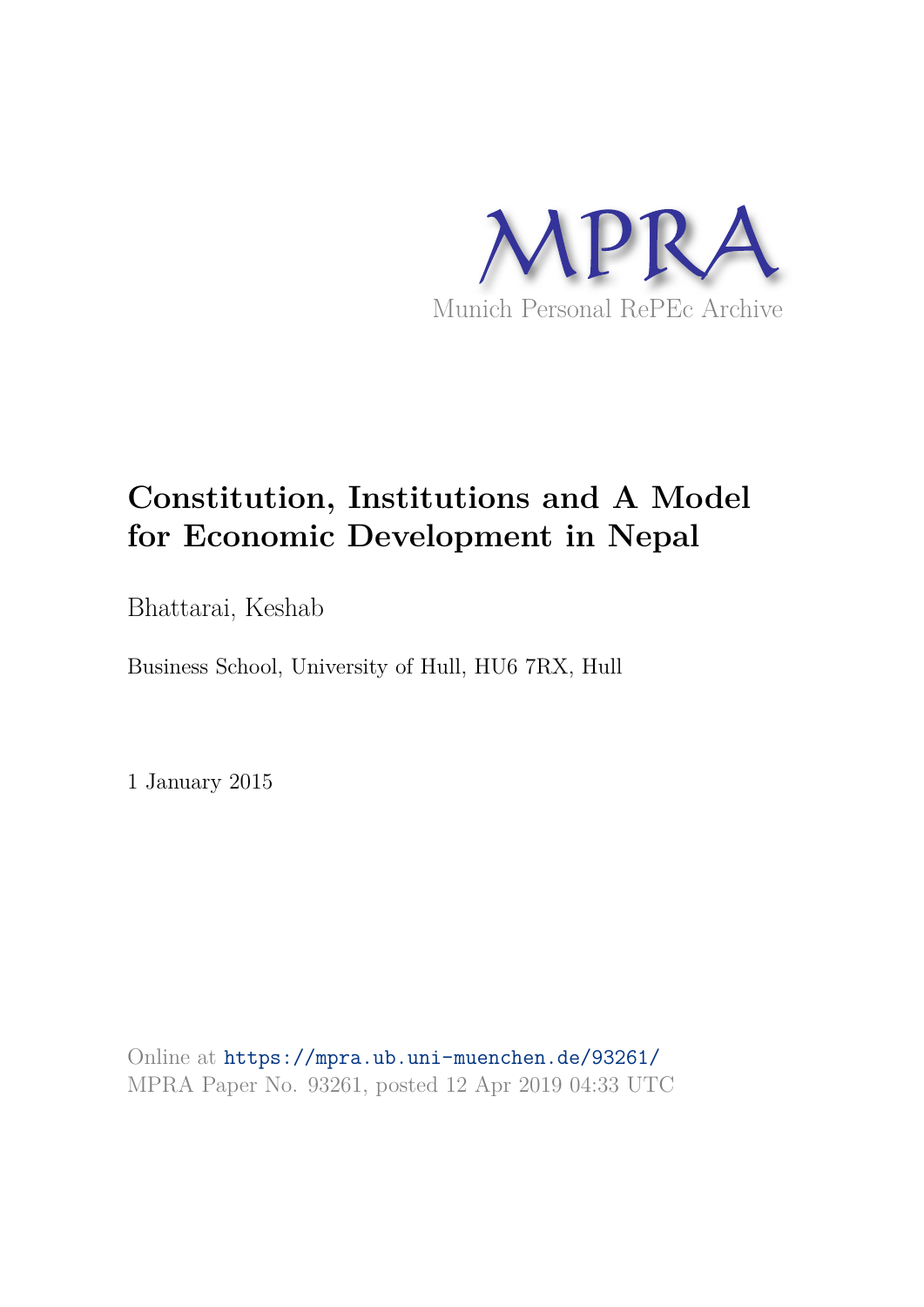# Constitution, Institutions and A Model for Economic Development in Nepal

Keshab Bhattarai University of Hull Business School, UK

#### Abstract

Nepal made significant progress in removing monarchy and terrors of Maoists in the last decade. It however lacks a stable solution for speedier economic growth and development as the major political parties are still struggling to institutionalize the new political framework set up by the new constitution of Nepal that was promulgated by the Constitution Assembly of Nepal (CAN-II ) for the federal democratic republic of Nepal on 20 September 2015. Nepalese economy crippled by the terrible earthquake of April 2015 got further paralyzed by the undeclared blockade from India that was afraid of separatist movements in southern Nepal. NC led government managed to conduct free and fair elections of central, provincial and local governments by the end of 2017 in which the NCP, a new allaince of communist CPN-UML and CPN-Maoist parties was able to secure the absolute majority based on radical manifesto promises relegating the NC to a weak opposition. The NCP government has however failed totally to implement its promises in practice bringing inclusive programmes suitable to multi-ethnic, multi-climatic and multi-cultural and multi-linguistic economy and society. Corruption has spread further from the top to the bottom. Quality of institutions, leadership and the governance has further deteriorated. Faster growth and economic growth and development is not possible unless the new system sticks to a dynamic model for a decentralized economy updating beliefs that can improve the wellbeing of people and transform Nepal into a modern, vibrant, and market oriented dynamic economy. Nepal should avoid economically and topographically unrealistic trans-

I take full responsibility for any issues that may arise due to opinions expressed in this paper.Address: Business School, University of Hull, HU6 7RX, Hull, UK;email: K.R.Bhattarai@hull.ac.uk.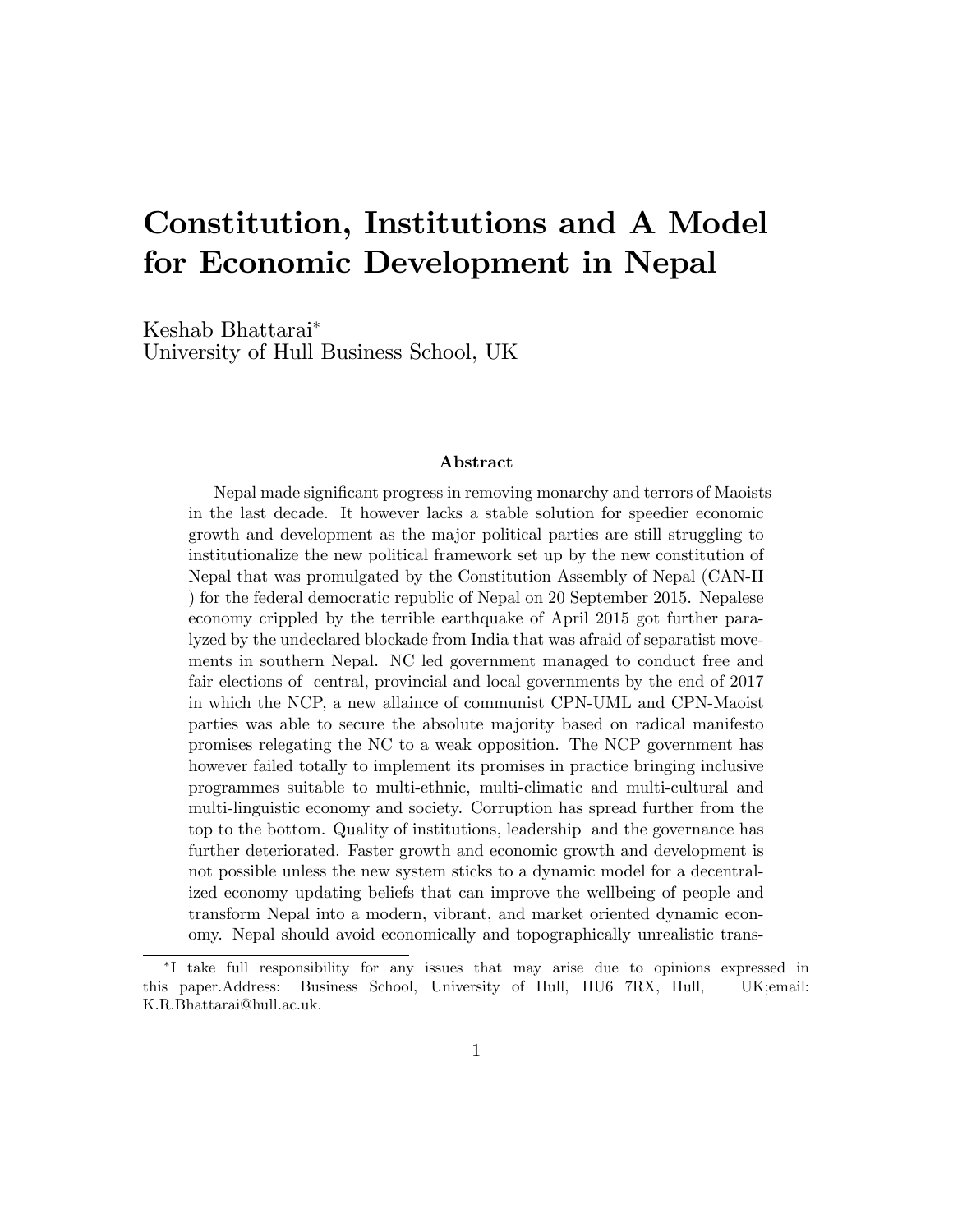Himalayan trade-efforts with China and should improve mutual and natural understanding and cooperation with India to sustain growth in the long run.

Keywords: constitution, institution, Nepal, economic growth and development

JEL classification: O5, P5  $\,$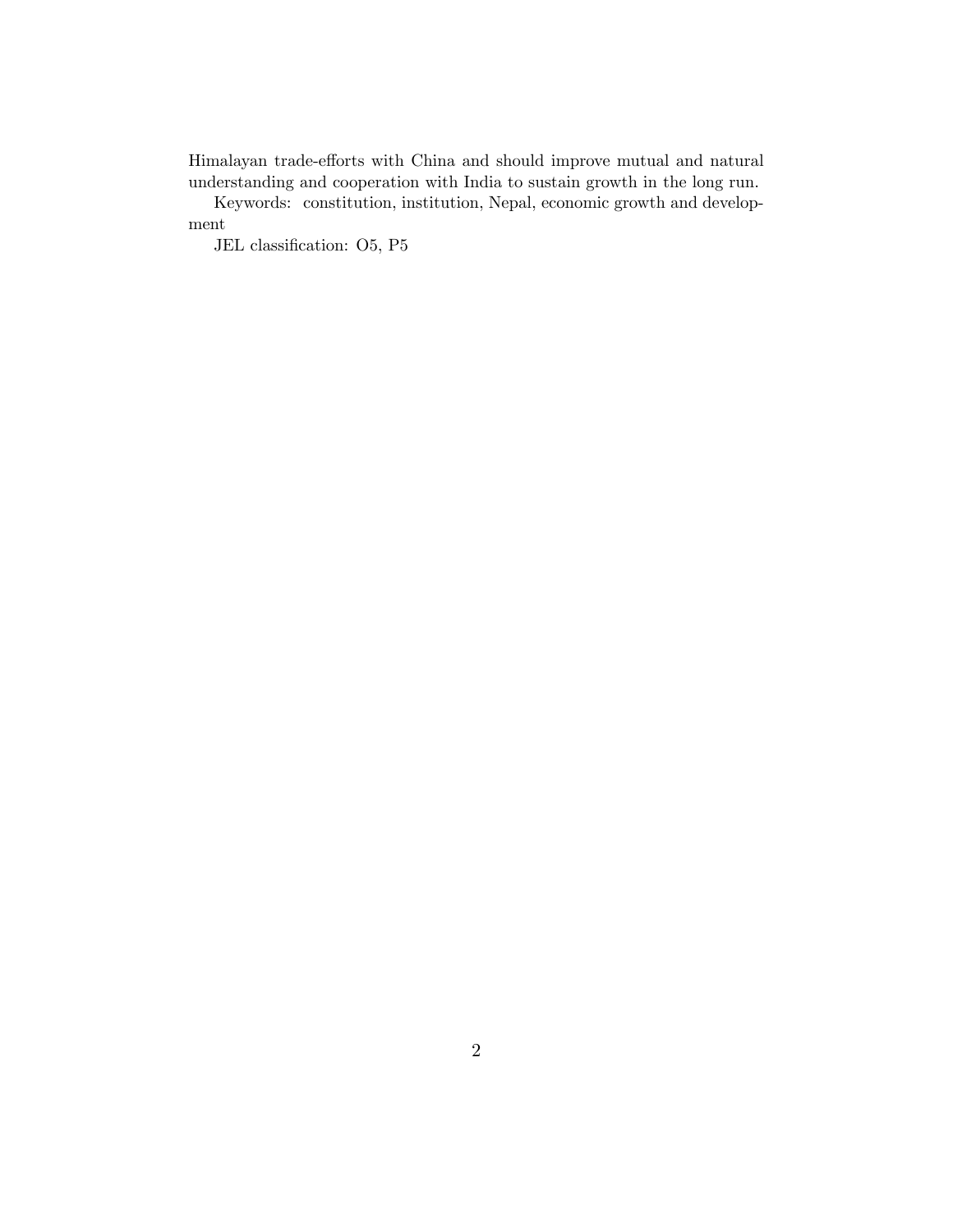## 1 Introduction

The Second Constituent Assembly of Nepal (CAN - II) promulgated a new constitution for the federal republic of Nepal on September 20, 2015. Six years had gone in negotiations without any agreements or consensus. A major earthquake on April 26, 2015 with loss of more than 8400 lives and massive collateral damages and outpouring of supports from India, China and other countries and non-resident Nepalis proved to be a turning point.

New constitution was voted for by 507 members of the CAN-II and voted against by 25 members and abstained by 66 members from the Tarai-Madesh region who were in agitation already protesting the early draft of it that was circulated for public reactions. This constitution proposes a multiparty federal decentralized parliamentary system with three levels of Governance in Nepal: a centre, seven provinces and local assemblies (460 villages, 276 municipalities, 11 sub-Metropolis, six Metropolitan cities and 77 districts). The lower house of parliament, the Pratinidhi Sabha is made of 275 members, of which 165 are directly elected from parliamentary constituencies on the FPTP basis and 110 members elected according to the proportional representation. The upper house is made of 59 members, eight from each of seven provinces, another three nominated by the president from specialists in various fields to represent the national interest, at least one to be a female. The Prime Minister is elected by the parliament on the basis of majority voting, the council of ministers is jointly responsible to the parliament, the PM selects members of his cabinet.

When a single party cannot claim a majority in the parliament a coalition of parties is formed for the majority of votes based on power sharing agreement between them. The President and the Vice President are elected by the parliament. Then this constitution has a provision of an independent judiciary in order to check and balance the exercise of power by the legislative and executive bodies. In addition there are twelve different national level commissions to provide special duties including the election commission for the election of central, provincial and local bodies, a commission for abuse of authorities in public offices, a commission for human rights, a commission to recruit officials for public services, and several other commissions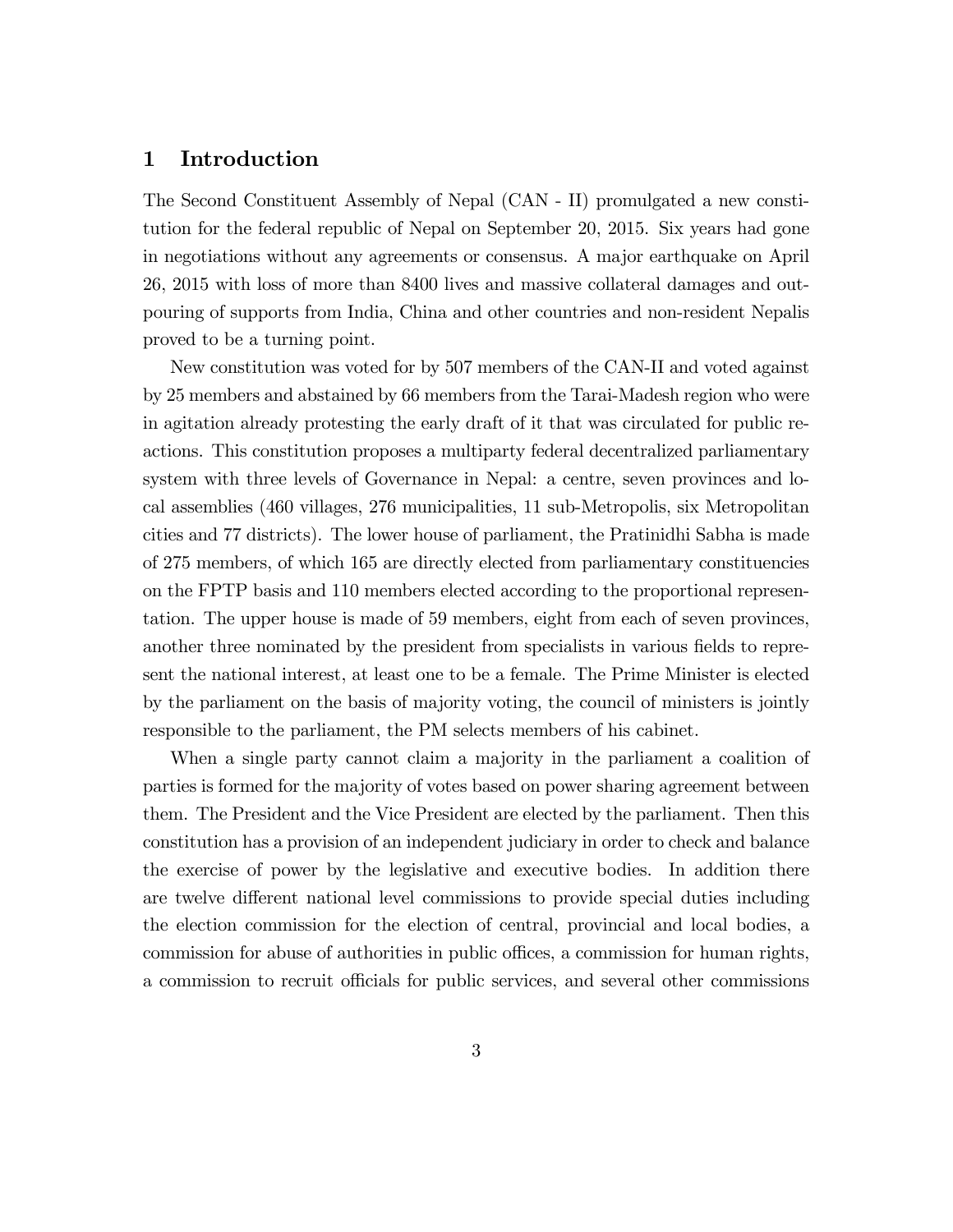to look after the special interest of women, ethnic groups including Madesh, Dalits, Muslims and Tharu communities.

Constitution with 37 sections, 297 clauses and 7 schedules - all in 128 pages provides more than 30 fundamental rights for individuals aiming to protect their political , economic, social and cultural interests. Preamble states commitment to overall welfare based on social justice for all citizens. The broad directive principles of political, economic, cultural, dalits and marginal groups and females guide activities of the nation. Most important aspect of this constitution is that this is the first time when a modern constitution is written and promulgated by the delegates directly elected by people of Nepal. In this sense this should be considered as the end of feudalism and a beginning of the democratic socialism in Nepal. People were struggling for this moment continuously for seven decades since 1940.

The major political parties the Nepali Congress (NC), Communist Party of Nepal - United Marxist and Leninist (CPN-UML) and United Communist Party of Nepal-Moist (UCPN-M) were able to forge a consensus among the four major issues in July 2015. Lack of this had caused total failure of the CAN-I after four years' of its tenure on May  $28$ ,  $2012<sup>1</sup>$ . Four issues that took so much attention were :

- 1. Restructuring of state: what should be the number of provinces and what should be their names in the federal democratic system of Nepal?
- 2. Form of the governance: should it be a presidential or parliamentary form of the polity?
- 3. Election system: should representatives of people be elected on the basis proportional representation system or on the basis of the first pass the post (FPTP) election system or a combination of both? What should be timings of elections?
- 4. Justice system: what should be its form and how to insure its independence?

<sup>&</sup>lt;sup>1</sup>When the members of the Maoists led coalition of opposition parties protested violently in the assemby on Jan 22, 2015, it was clear their intention was not for a solution of the current problem but to create chaos, tensions and disruptions. It seemed that they still had not transformed themselves the basic priciples of democracy but still cotinue to day-dreaming of a totalitarian system with their full control of all parts of the government.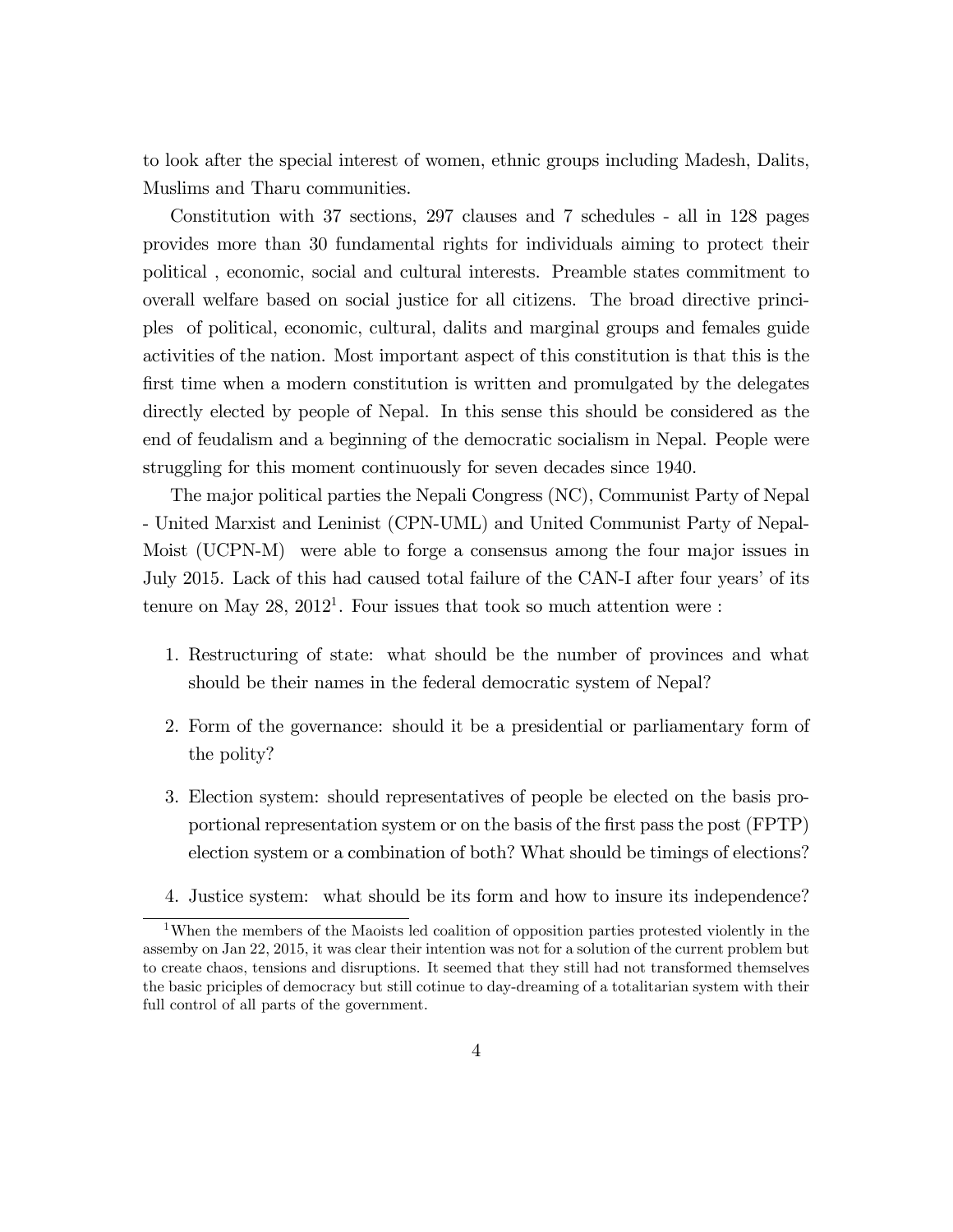The deadlock created by "the mutual distrusts, lack of sufficient home-works and over concentration on negative criticism to disrupt any good initiative" broke because of the urgent need for speedy economic recovery in the wake of outpouring of international assistance for the victims of the April 2015 earthquake. Thus a massive natural shock united most of the political forces towards a new constitution.

It must be noted that outright non-acceptance by the Madesh based parties raised fears of separatist movements which further led to a five month long undeclared embargo by India. This not only slowed down the process of demarcation of provinces, election of provincial assemblies and government, election of the national government in Nepal but shattered its confidence in setting up strategies for growth and development in Nepal with the multiparty structure with focus on broader objectives of national development, alleviation of poverty and speedier economic growth. Nepal should avoid economically and topographically unrealistic trans-Himalayan trade-efforts with China and should improve mutual and natural understanding and cooperation with India to sustain growth in the long run.

## 1.1 Realities

Nepal is a very heterogeneous country not only in terms of rugged topography and ethnographic landscape with Mountains, Hills, Valleys and Tarai regions but different ethnic group settlements concentrated in different parts of the country. The current structure of unified Nepal originated in "baise-chaubise rajya  $-(22 \text{ and } 24 \text{)}$ principalities)" before the unification of modern Nepal around 1769. Ethnic groups such as Limbuwan, Bhojpuri-Mithila, Sherpa, Newa, Awadh, Magarat, Khas Arya, Tharuhat, Dotel retain their identity and culture in specific regions. Had the new federal Nepal, been divided in provinces on the basis of ethnicity, it would have created new problems or even led to civil wars as different groups could enter into conflict in sharing natural resources including rivers, forests and mountains.

Nepal should learn something from the referendum for independence of Scotland in September 2014. The whole nation can disintegrate if provinces want political independence. It will certainly be difficult for Nepal to achieve faster growth rate in the rest of the 21st century with discontents among sub-national groups. Provinces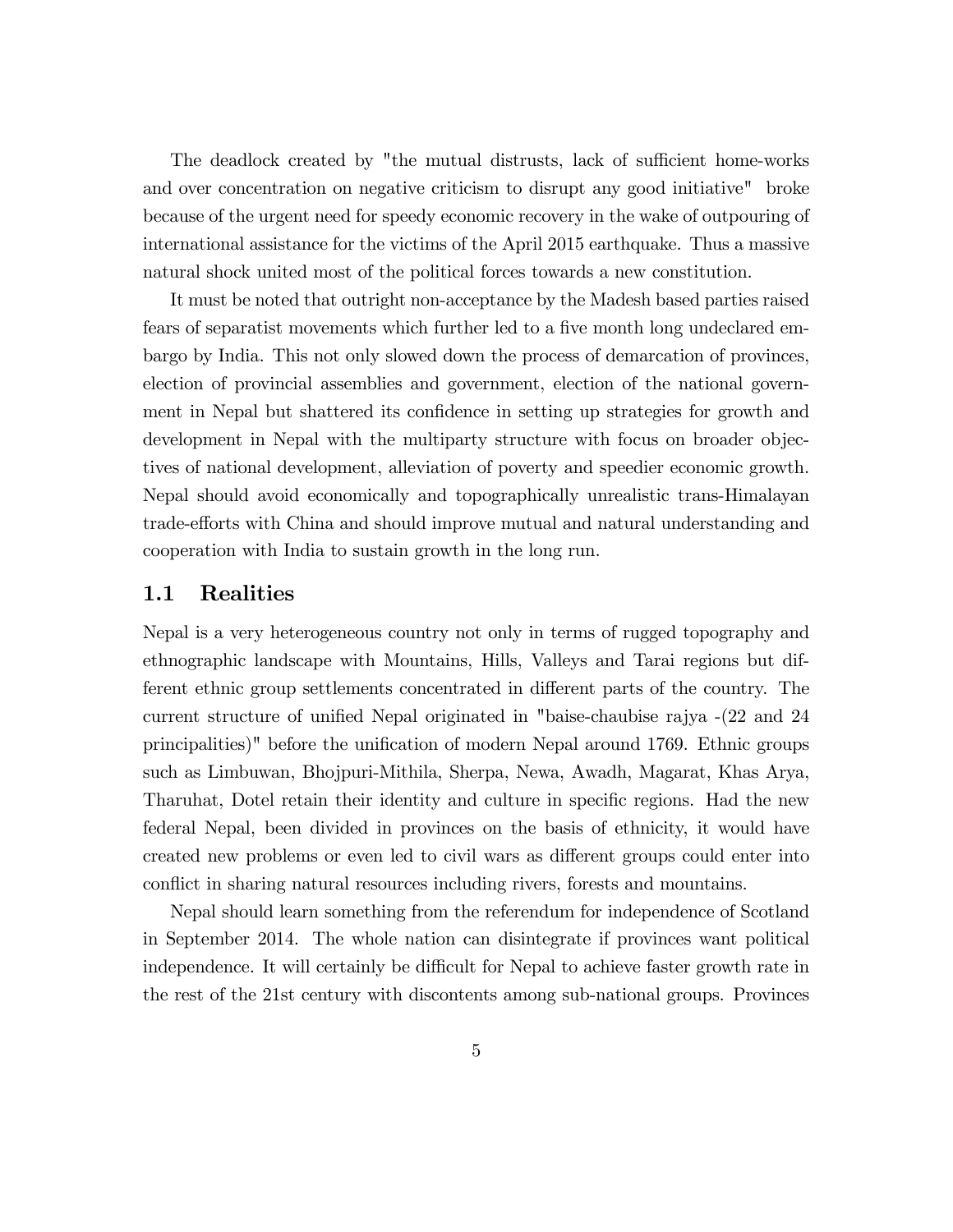| Provinces      | Capital    | <b>Districts</b> | Area (km <sup>2</sup> ) |           | Population 2011 Density (people/km <sup>2</sup> ) Total LMP People per LMP People per CMP |     |        |         | <b>Federal Seats</b> |
|----------------|------------|------------------|-------------------------|-----------|-------------------------------------------------------------------------------------------|-----|--------|---------|----------------------|
| Province No. 1 | Biratnagar | 14               | 25.905                  | 4.534.943 | 175                                                                                       | 93  | 48.763 | 161.962 | 28                   |
| Province No. 2 | Janakour   |                  | 9.661                   | 5.404.145 | 559                                                                                       | 107 | 50.506 | 168,880 | 32                   |
| Province No. 3 | Hetauda    | 13               | 20.300                  | 5.529.452 | 272                                                                                       | 110 | 50.268 | 167.559 | 33                   |
| Gandaki        | Pokhara    | 11               | 21.504                  | 2.403.757 | 112                                                                                       | 60  | 40.063 | 133.542 | 18                   |
| Province No. 5 | Butwal     | 12               | 22.288                  | 4.499.272 | 219                                                                                       | 87  | 51.716 | 173,049 | 26                   |
| Karnali        | Surkhet    | 10               | 27.984                  | 1.570.418 | 41                                                                                        | 40  | 39,260 | 130.868 | 12                   |
| Sudurpashchim  | Godawari   |                  | 19.539                  | 2.552.517 | 130                                                                                       | 53  | 48.161 | 159.532 | 16                   |

in federal Nepal may not have decentralized political and economic power as intended but will create extra problems and tensions and misuse of scarce economic resources. While the decentralization aims to empower ordinary citizens in making decisions about their daily lives at local level, there is a danger that they may be drawn into unnecessary conflicts if such divisions are not according to economic realities. Decentralization has been successful in many advanced countries. The model of decentralization in the Western Europe, particularly of Switzerland, shows how the decisions taken by elected assemblies in provinces are far superior to those taken in the capital city. Decisions relating to the provision of basic public services including education, health and provision of water, electricity, gas, or developing literature, culture and traditions are more efficient at the local level within the broad parameters set by the central government. Local elected assemblies are closer to the people.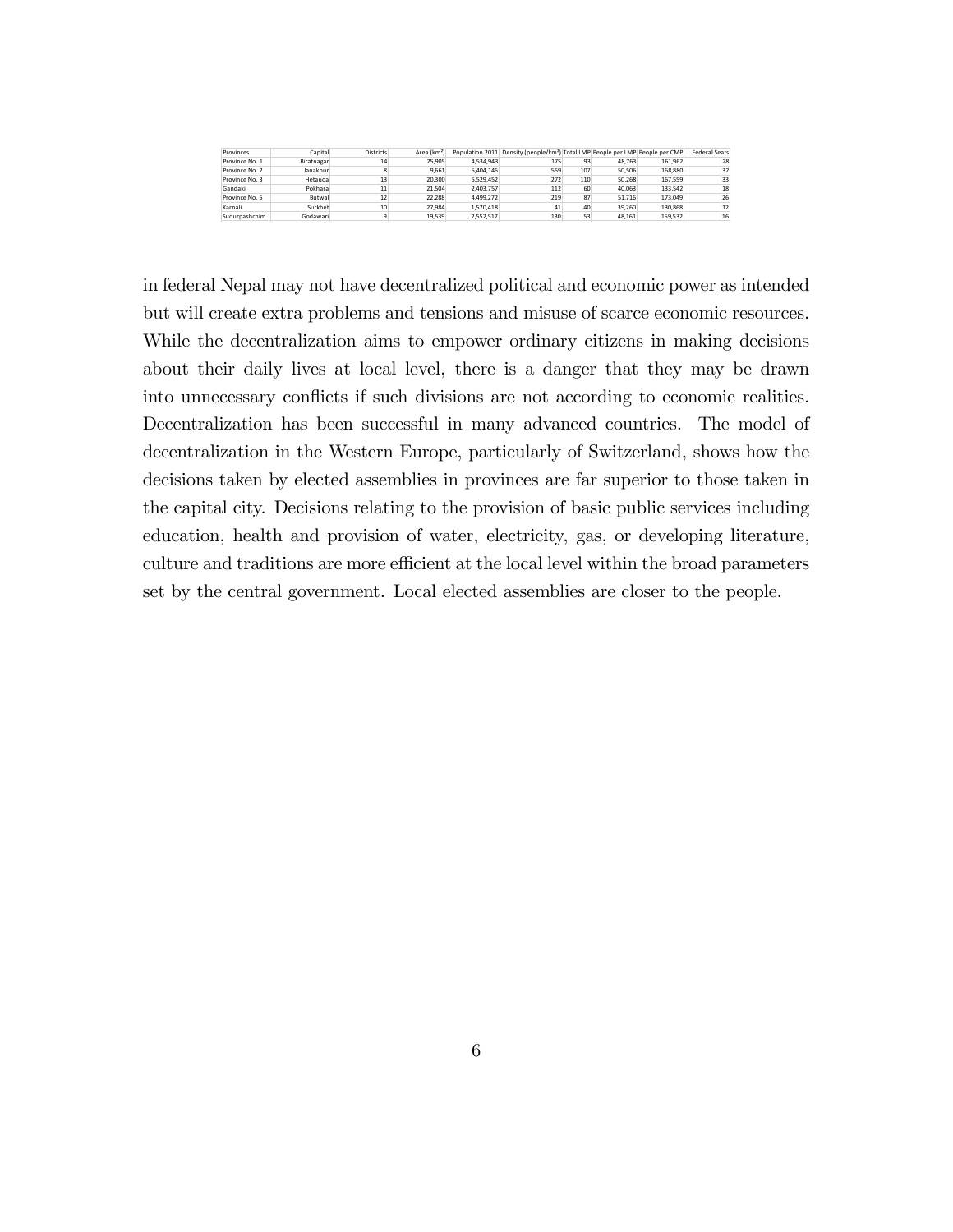

Figure 1: Seven provinces and ethnicity in Nepal

How many provinces should a federal Nepal had have? As shown in Figure 1 the new constitution has declared creation of seven provinces. Smaller states cannot attract larger investments required for speedier growth. Therefore it is better to be very cautious about the number of states. It is important to understand that the size of markets become important in reaping the scale and scope and realising profitability of investment projects. Administrative cost multiplies with the number of states. Number of states was one of the most contentious issues, still not settled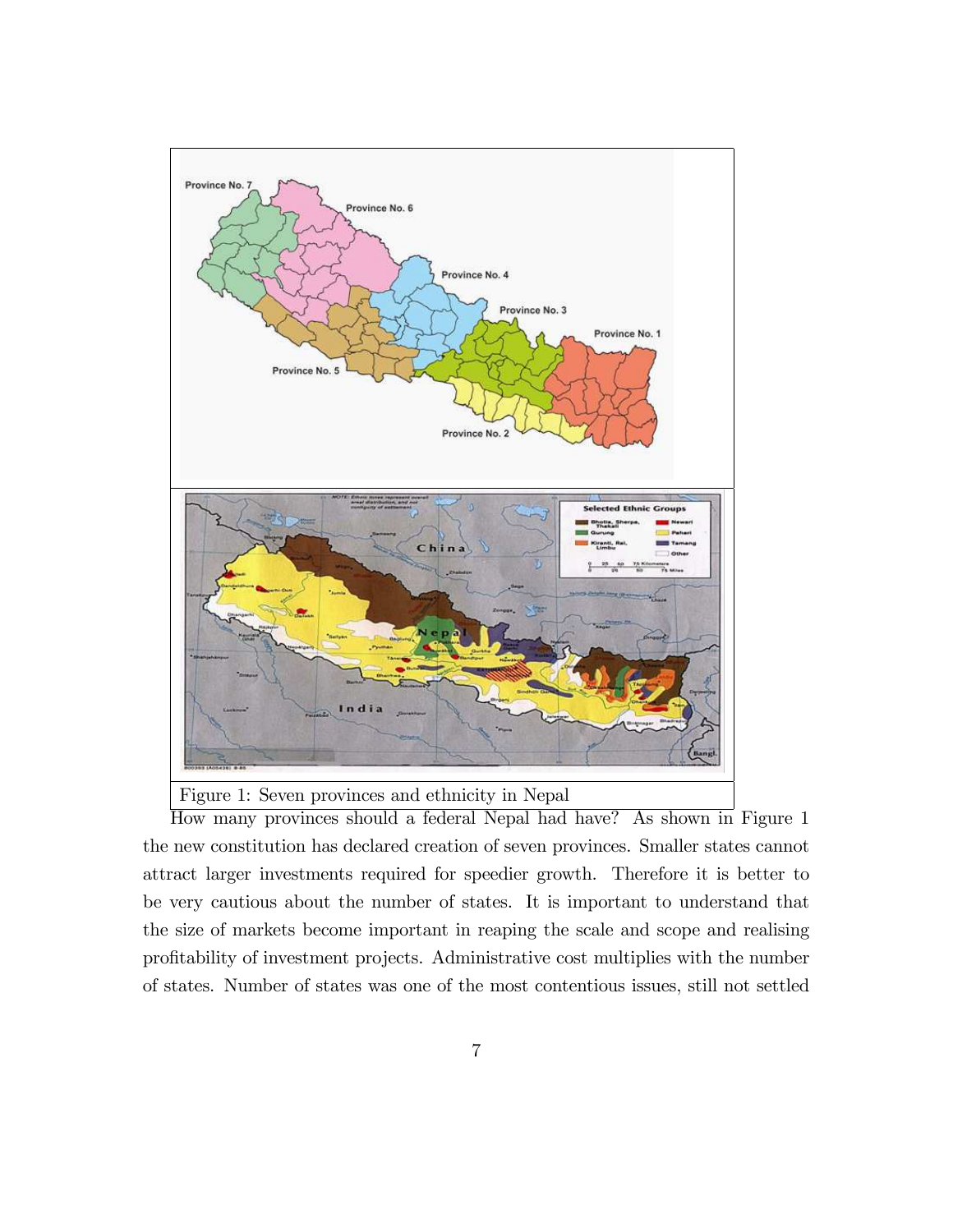issue, among the political parties. Maoists party opting for ten to eleven provinces and others for five to seven. They were able to compromise on Seven. The boundaries of provinces, metropolis, or town or village municipalities were determined by the Federal Commission eventually by June 2017 local elections. Names capital of provinces 1, 2, 3 and 5 are yet to be decided.

Compare the size of states in India and provinces in China. Total population of Nepal (now in about 30 million) is about 14.6 percent of the Uttar Pradesh (224.5 million), 29.1 percent of Bihar (104 million) and 32.2 percent of the West Bengal (91 million) in India. Similarly Guangdong (105.9 ml), Sandong (96.9 ml), Henan (94.1 ml) and Sinchuan (85 ml) provinces of China have population more than three times of entire Nepal. Size of population in Tibet of 3.1 ml is about 10 percent of Nepal. Dividing the markets for goods and services and factors of production in Nepal in less than four million people does not seem economically prudent.

Why should the form of governance matter so much? Nepal's neighbor India has a very successful parliamentary system and China is doing very well economically under the presidential system. The United States is a good example of presidential system and the UK is a very successful parliamentary democracy. The separation of power and functions among the legislative, executive and the judiciary is working well in all of these democratic countries no matter under the presidential or parliamentary system. Given the heterogeneity of population, it seems optimal to choose the parliamentary democracy system in Nepal to decentralise power more than in a presidential system. What matters for stability is clear jurisdictions among the wings of the government in the centre and in among the provinces, towns, villages and their wards. Individuals should know their roles, responsibilities and limitations clearly while being part of the nation. Above all honesty and integrity of the elected leaders is the most important determinant of the quality of these institutions without which it is impossible to fight against corruption that has been the major stumbling block in promoting growth in Nepal.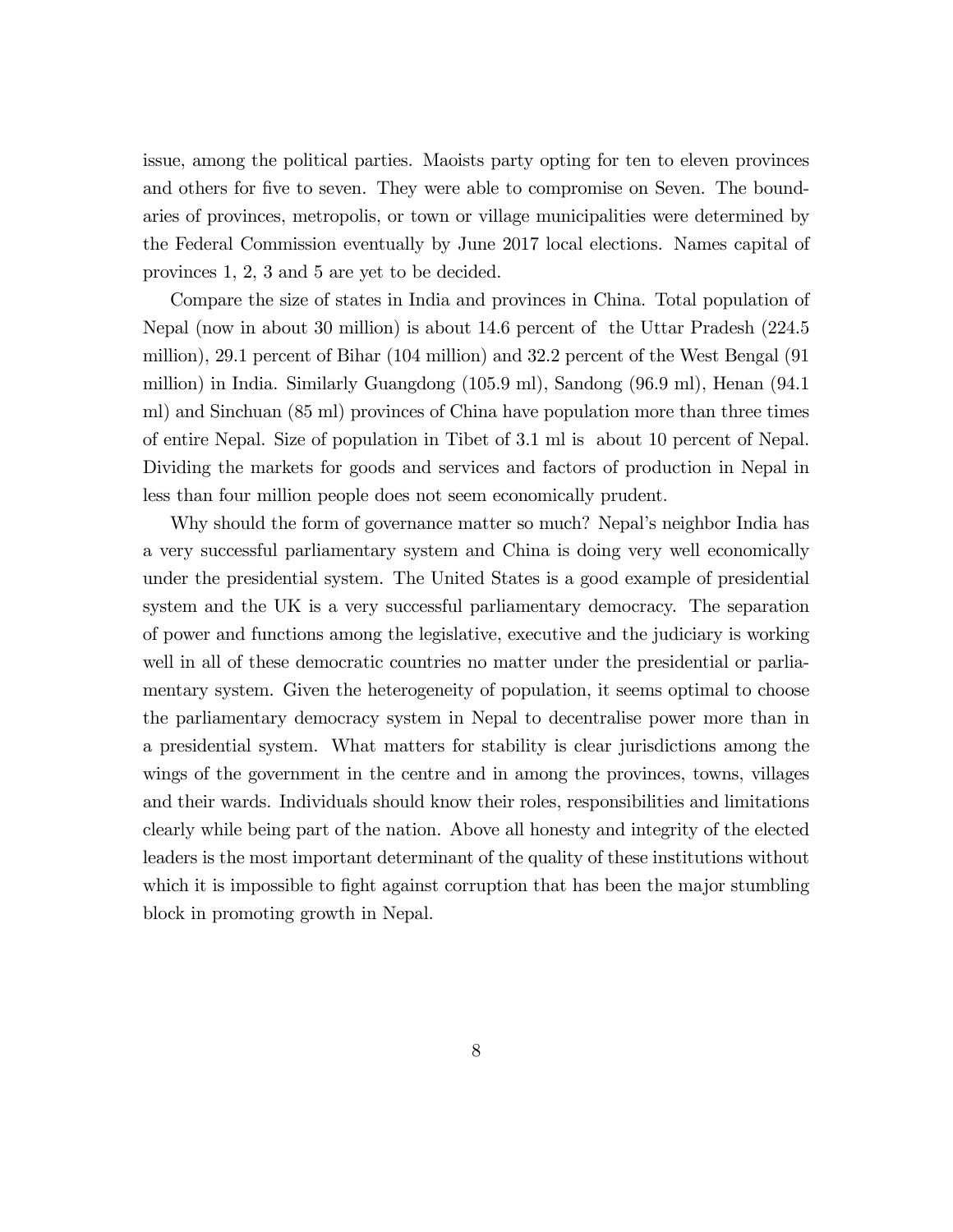#### 1.1.1 Structure of the Parliament

As has been seen in the last two elections for CAN-I and CAN-II, electoral system remains combinations of the first pass the post (FPTP) and the proportional election system. No vote is wasted in such mixed election system; it is immune for the paradox of median voters. The parliament now consists of the House of Representatives (lower house) and the National Assembly (upper house). Lower house is made of 275 members, of which 165 are directly elected from parliamentary constituencies on the FPTP basis and 110 members elected according to the proportional representation. This number is about 35 percent above the 205 member parliament elected on May 12, 1991. Then the upper house has 59 members, eight from each of seven provinces, another three nominated by the president from specialists in various fields to represent the national interest including at least one female nominee. This way each parliamentarian represents about 1.3 to 1.7 lakh people. This may be a very a§ordable parliament that can focus on promulgating rules and regulations required to run the country particularly for the speedier economic growth. It also provides sufficient numbers to the cabinet and committees in the parliament at the central level and for committees at the local bodies. In theory the parliament should elect the most capable person as the president on a non-partisan basis who is responsible for all people equally. He should have some emergency and contingency powers to defend the state. This sort of arrangement could work very well also in Nepal as it has worked so well in India.

#### 1.1.2 Electoral system and Judiciary

There is little room for any controversy about the nature and functions of the election commission. Its main function is to arrange smooth and fair election and prepare list of voters and candidates. Its major duties include maintaining the accuracy of the voters' list and checking the credentials of candidates claiming to represent the people, count votes and declare winners and losers on the basis of votes they are able to secure in the election.

The major function of a judiciary, made of the one Supreme Court, Seven High Courts and 77 District Courts is to ensure the system of justice in the country. Judges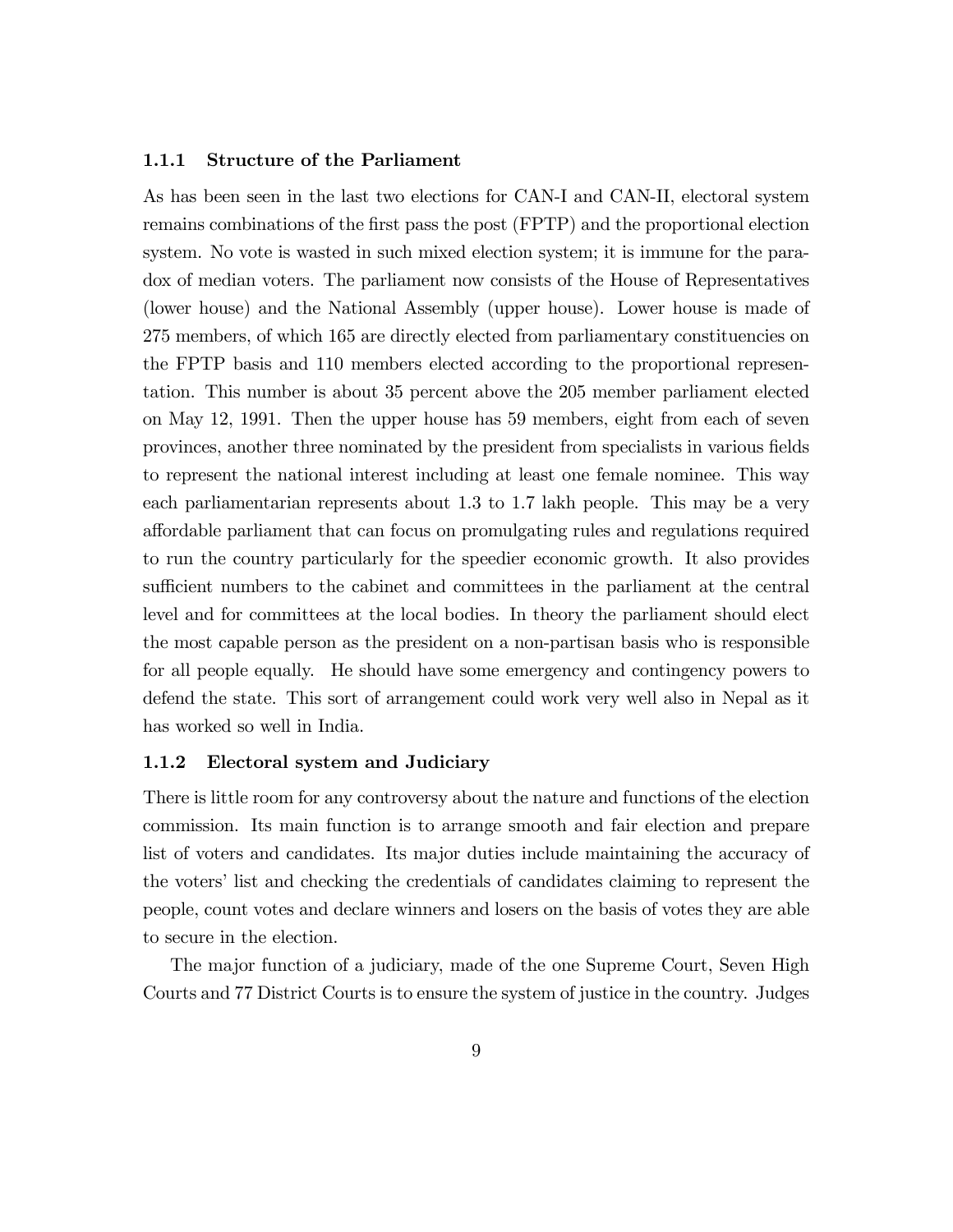of the Supreme Court have plaid very important roles in defending democracy in Nepal. From time to time since 1990 independent judiciary has protected democracy in Nepal when the political agreements were collapsing bringing the whole country in the darkness. Government of bureaucrats was much more efficient than the elected ones in conducting free and fair general election for CAN-II on November 19, 2013. The parliament of Nepal was reinstated in 2006 by a decision of the Supreme Court; the government led by the Chief Justice of the Supreme Court conducted successful election for CAN-II when the CAN-I was dissolved without drafting a constitution. There should be no doubt that judiciary should be independent and run by the professionals so that it can break deadlocks when the parliament is hung and the political parties cannot reach any decisions.

#### 1.1.3 National Consensus

Each of the above four issues did not become very complicated to reach into a national agreement when the political parties became keen in promoting the welfare and development of common people. Apparently different ideological positions of these political parties that were behind controversies and the power struggle were set aside. Trust among each other and true will and sense of urgency for the national development from political parties after the earthquake was phenomenal. Every person thinks that had the Örst priority been to form a consensus of all parties for the new constitution, Nepal could already have moved many miles in process of growth and development. Major political parties NC and UML with 64.1 percent votes in the in CAN-II made compromises with the Maoists that had only 14.3 votes to bypass each other. Being in colation with an arch-enemy proved very costly to the NC in the first general election under the new constitution in 2017.

Consensus on the major goals and objectives of development is the best solution as it can be expected to initiate an era of credible and cooperative relations among the major political forces and to bring the ultimate political stability required for the speedier growth process in Nepal. It is irony that the whole system has become very fragile, inefficient, corrupt and unreliable after NCP won the absolute majority in 2017 election. While the merger of Maoists with the UML was seen as a good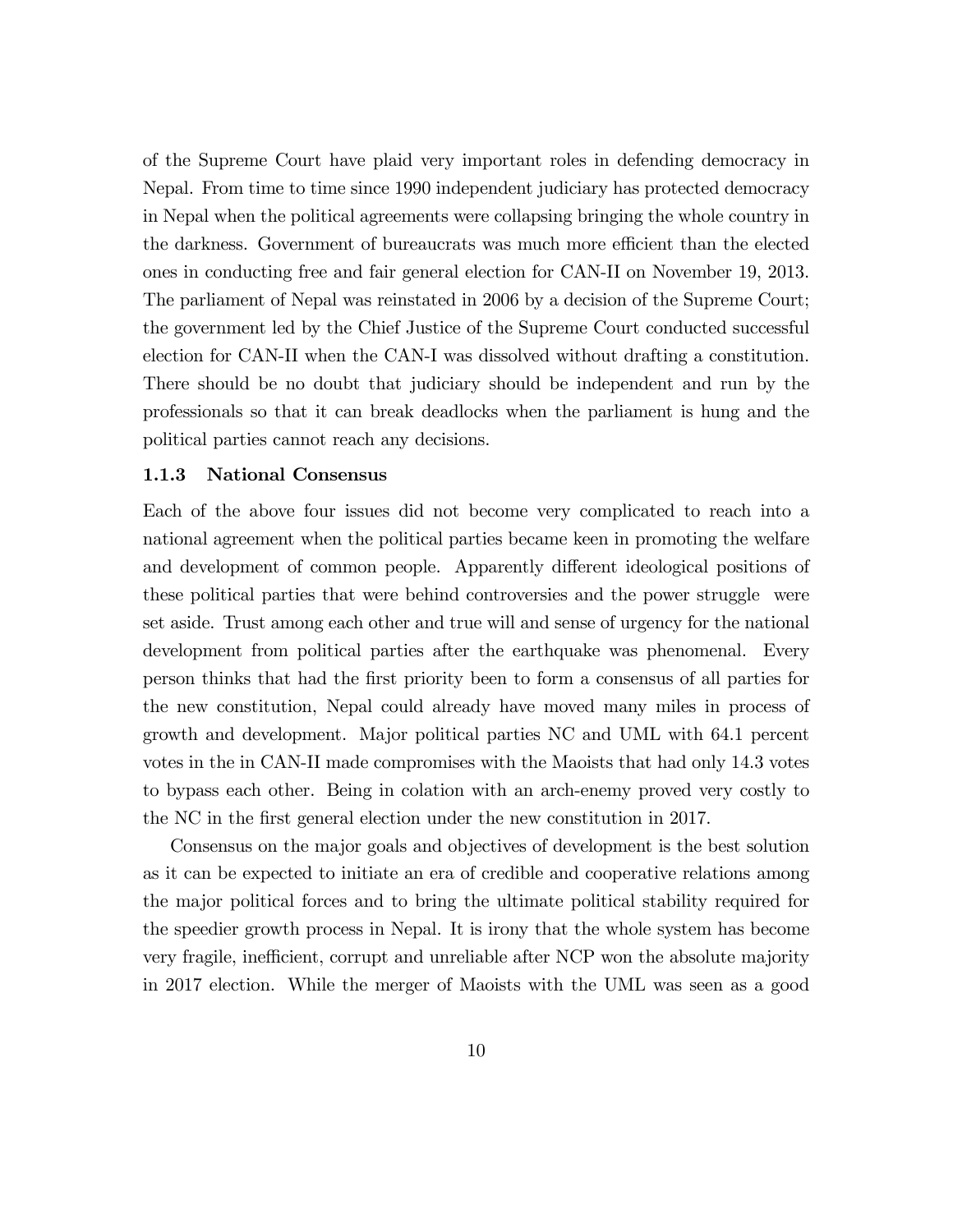sign in the beginning but the new Oli government has failed to live up to the true spirit of democratic movement and performed far below the people's expectation. Frustration has widened and trust has been broken from the ability of government to steer the growth process. Private sector is clueless or whole nation is operated by coterie of dons and phychofants. Quality of leadership is very low and its ability to make decisions is very much reduced because of internal conflicts among the main personalities running the party. Lack of security and foot-dragging mentality is making the system more opaque devoid of transparency required for the successful functioning of the democracy. NC in the opposition is also very weak for similar reasons. Thus the dreams of Nepalese people are unfulfilled and great dissatisfaction is around every sector or sections of the economy or public life. Such situation most be corrected to bring Nepal into track of speedier growth and development. This can be possible by adopting a more scientific way of decision making based on objective analysis of facts and Ögures and with proper appreciation of alternative views before Önding an optimal strategy, programme or projects required for balanced development of the country. Theory and empirical sides should be analysed clearly.

# 2 A Theory of Disagreements

The major concern of the majority in Nepal is economic development. Gaps in per capital GDP in PPP between Nepal, its neighbors China and India and advanced nations such as the UK and USA in figure 2 and Table 1 are huge. How long does it take to bridge these gaps depends on how fast Nepal grows compared to these countries. For instance, assuming the UK continues to growth 2.5 percent per year it will take 129 year to catch up to the income level of the UK if Nepal continues to growth 5 percent but only 26 years if it grows by 15 percent (Figure 3). High growth rate is possible in Nepal by educating the young population as Nepal has the greatest possibility of releasing population dividend as it has the highest share of 0-14 years to total population as shown in Figure 4. Further more millions of young people need to go abroad for education and employment. Remittances constitute about 29 percent of GDP a lot higher than any other countries as shown in Figure 7. Nepal's import to GDP ratio has risen steeply to above 35 percent now from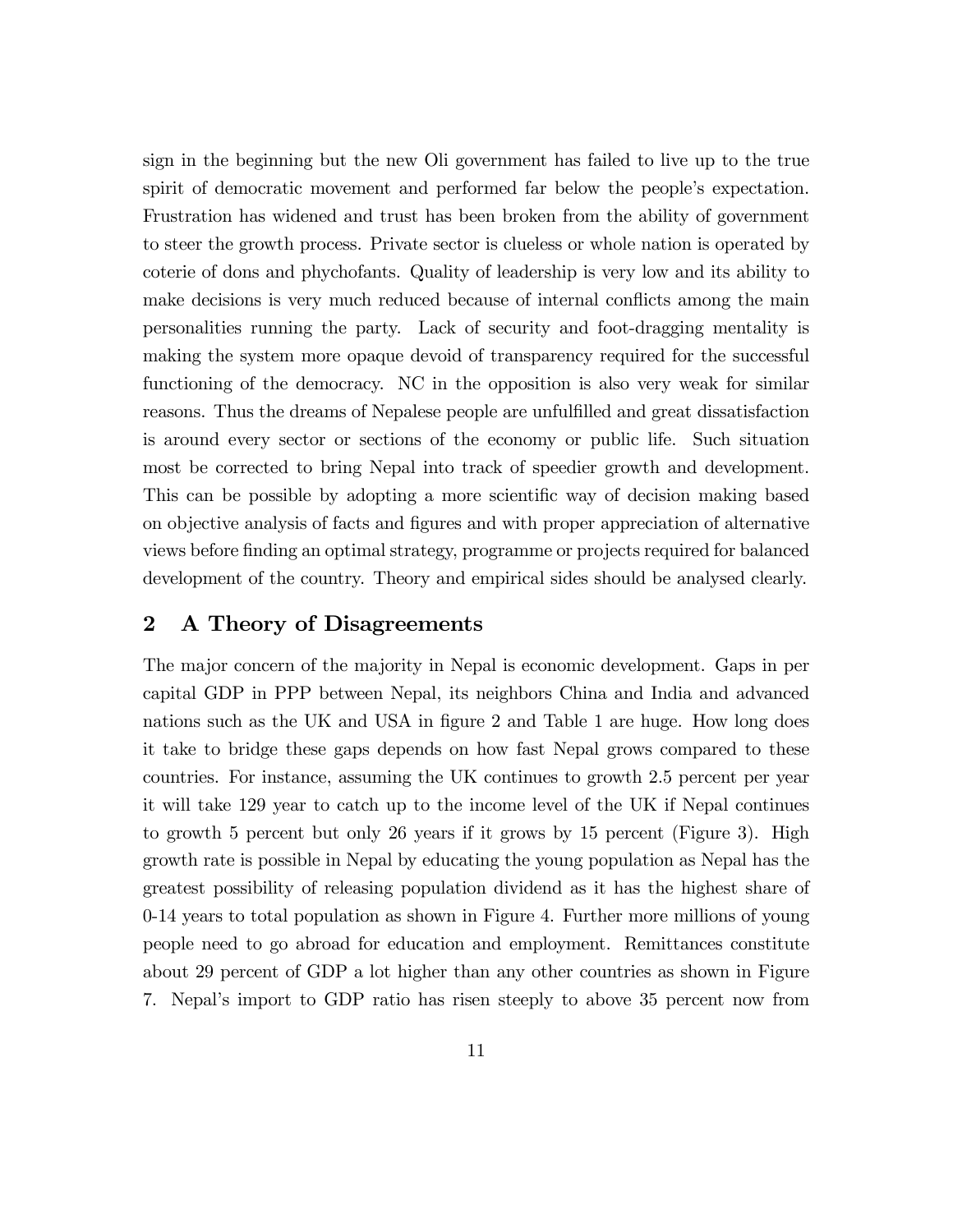year as a share of GDP (Figure 5), this has created large current account deficit and required continuos depreciation of Nepali Rupee against the US dollar and other international currencies (Figure 6). Private sector enterprises have not flourished and are unable to increase the rate of investment despite plenty of opportunities in basic industries such as hydro-energy, tourism, education, health and communication. Nepal is among the least developed countries in the world not because she does not have enough resources but because these are not utilized properly. In the last three hundred years till 1950, it was completely feudalistic state cut off from the world. Some incremental steps for modern growth started then but these were very minimal and beset by the political instability mainly due to conflicts between the interest of the rulers and common people. After the dissolution of parliament in 1960 due to conflict of interest between then king and popularly elected BP Koirala, about 30 years till 1990 were under the direct rule by the king and his deputies under the extractive and extortionary system. Reinstatement of parliamentary system in 1990 re-established the process of inclusive growth that was terminated in 1960 but it could not be stable and was disrupted by Maoist conflicts and wars along with the royal coup and take-over of peopleís power by the King in 2002. He dissolved the parliament in 2002 and imposed direct rule till he was forced to relinquish all his power by 21 day popular revolution in April 2006. This was possible because of the joint alliance of NC, CPN-UML and CPN-Maoist parties in that glorious April 2006 revolution.<sup>2</sup> Such agreement disappeared in the next eight years of intense negotiations for peace and constitution. Nepal has entered into the new phase of federal republic after the promulgation of this new constitution in September 2015.

<sup>2</sup>The King relinquished all powers that he had snatched away from the people by reinstating the House of Representatives (HOR) on the eve of 20th day of protest on 25 April, 2006 organised under the joint initiatives of all political parties including the Maoists. This historic revolution in Nepal swept away the institution of monarchy for good. Then the CAN-I was elected with 601 members on May 28, 2008 and CAN-II on Nov 22, 2013.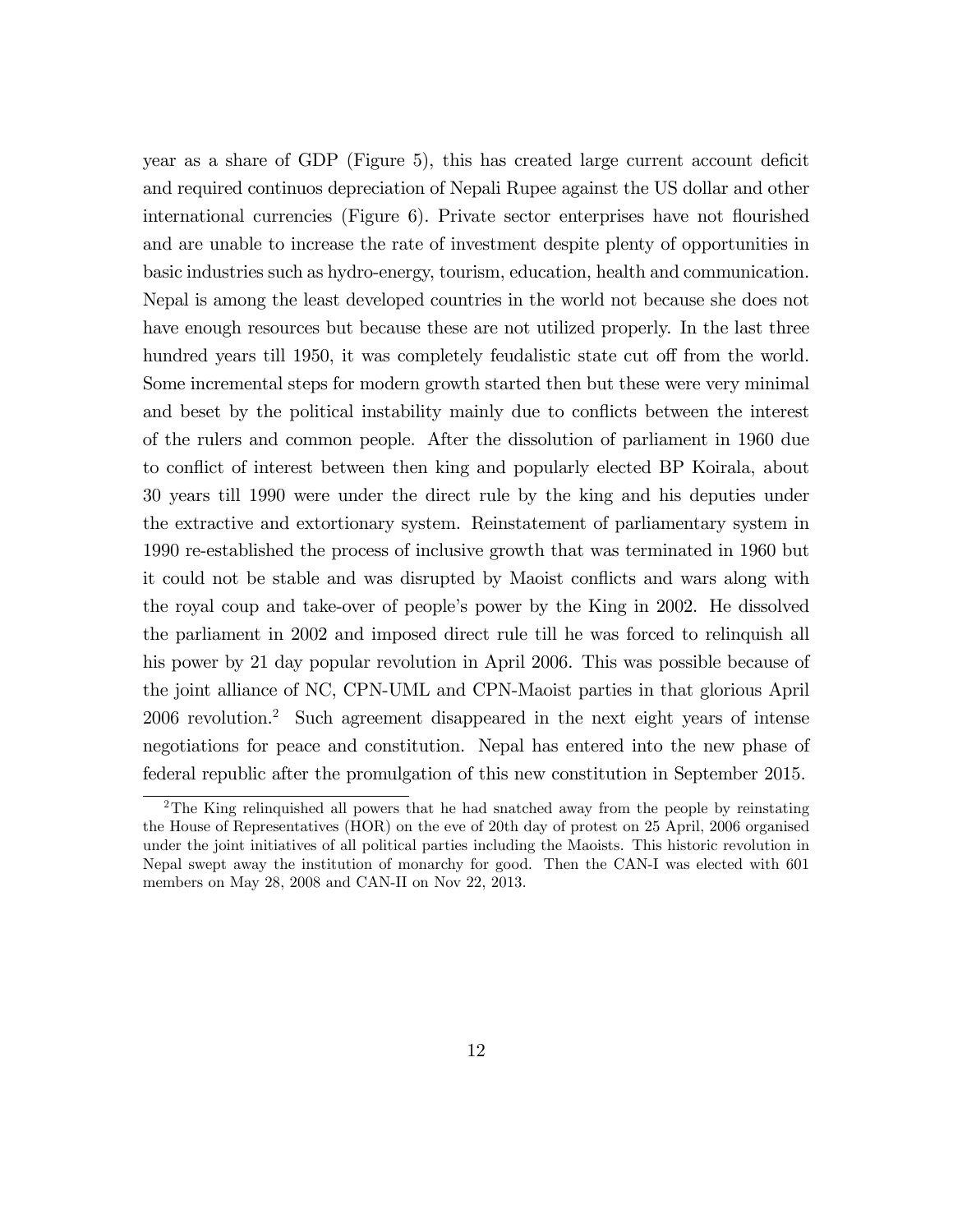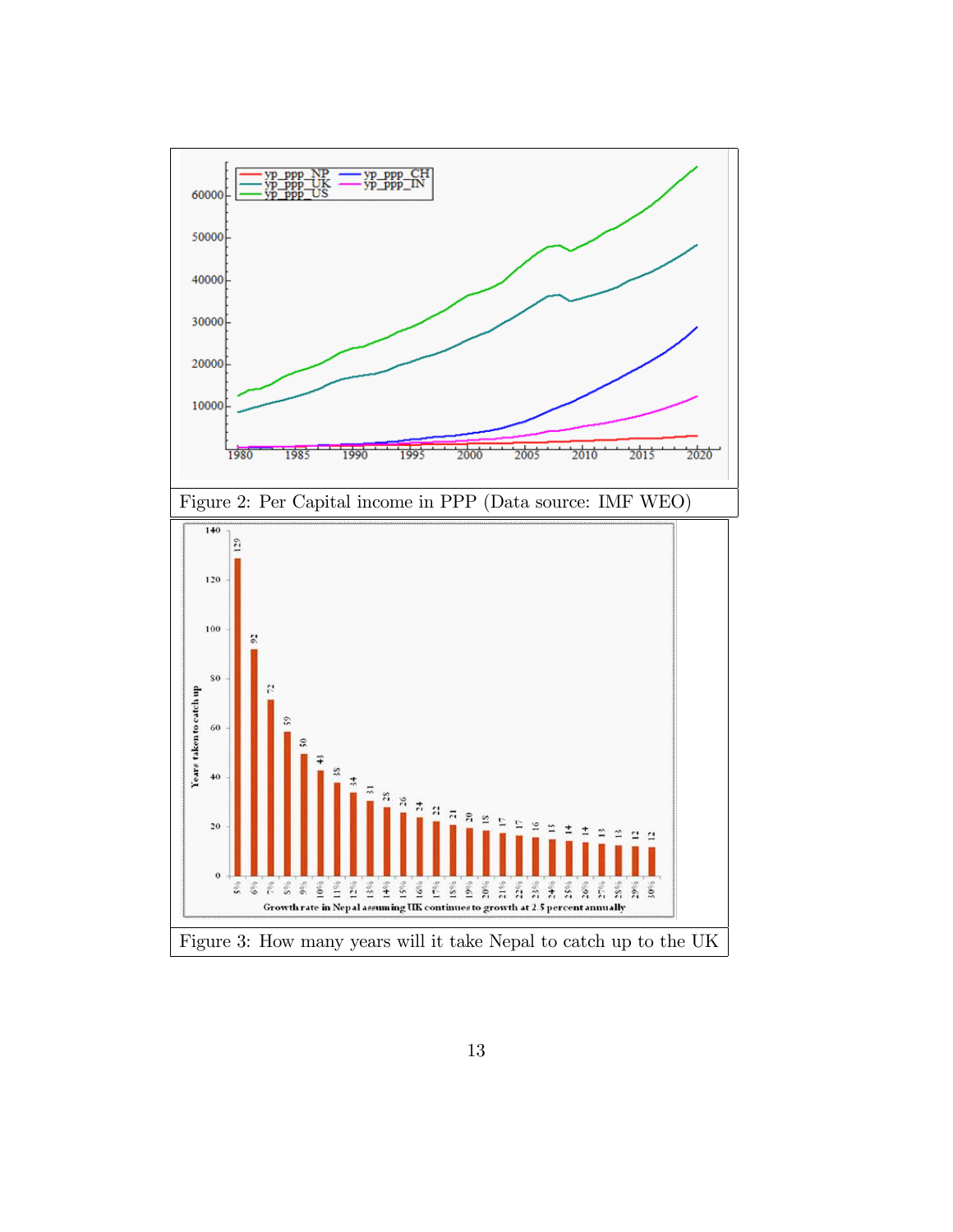Table 1: Difference in per capita GDP in 2012 (in 2005 dollars) and corresponding percapita GDP in PPP dollars

|               | Per capita GDP in 2012 US\$ | Per capita GDP in PPP \$ |
|---------------|-----------------------------|--------------------------|
| EU            | 100 (\$28748)               | 100 (\$27818)            |
| <b>USA</b>    | 157.7                       | 163.0                    |
| UK            | 131.5                       | 117.4                    |
| Australia     | 129.8                       | 128.2                    |
| South Africa  | 20.9                        | 35.4                     |
| <b>Brazil</b> | 19.9                        | 36.9                     |
| China         | 11.6                        | 28.6                     |
| India         | 3.9                         | 12.0                     |
| Nepal         | 1.4                         | 4.6                      |
| Niger         | 1.0                         | 2.4                      |
| Burundi       | 0.5                         | 1.7                      |

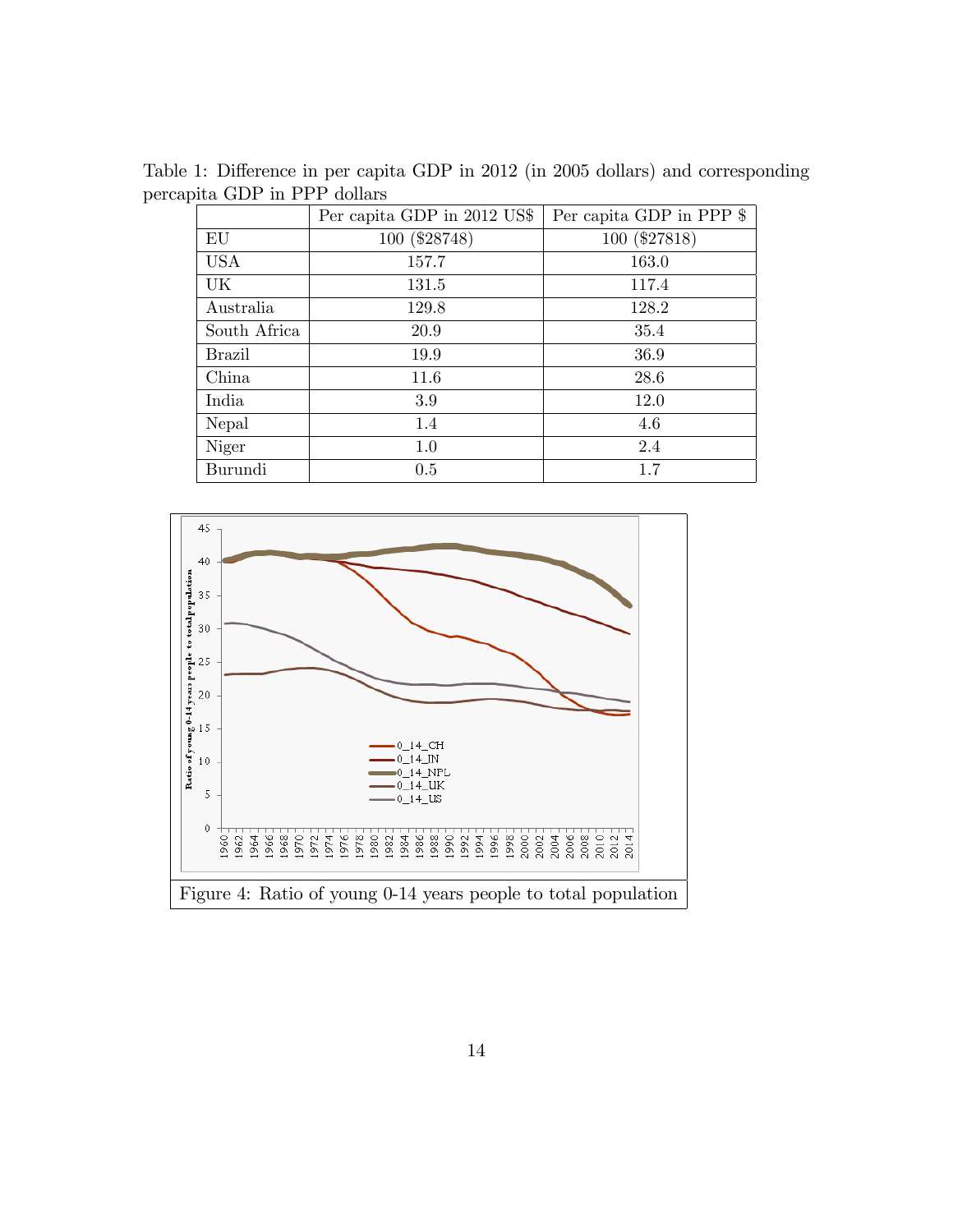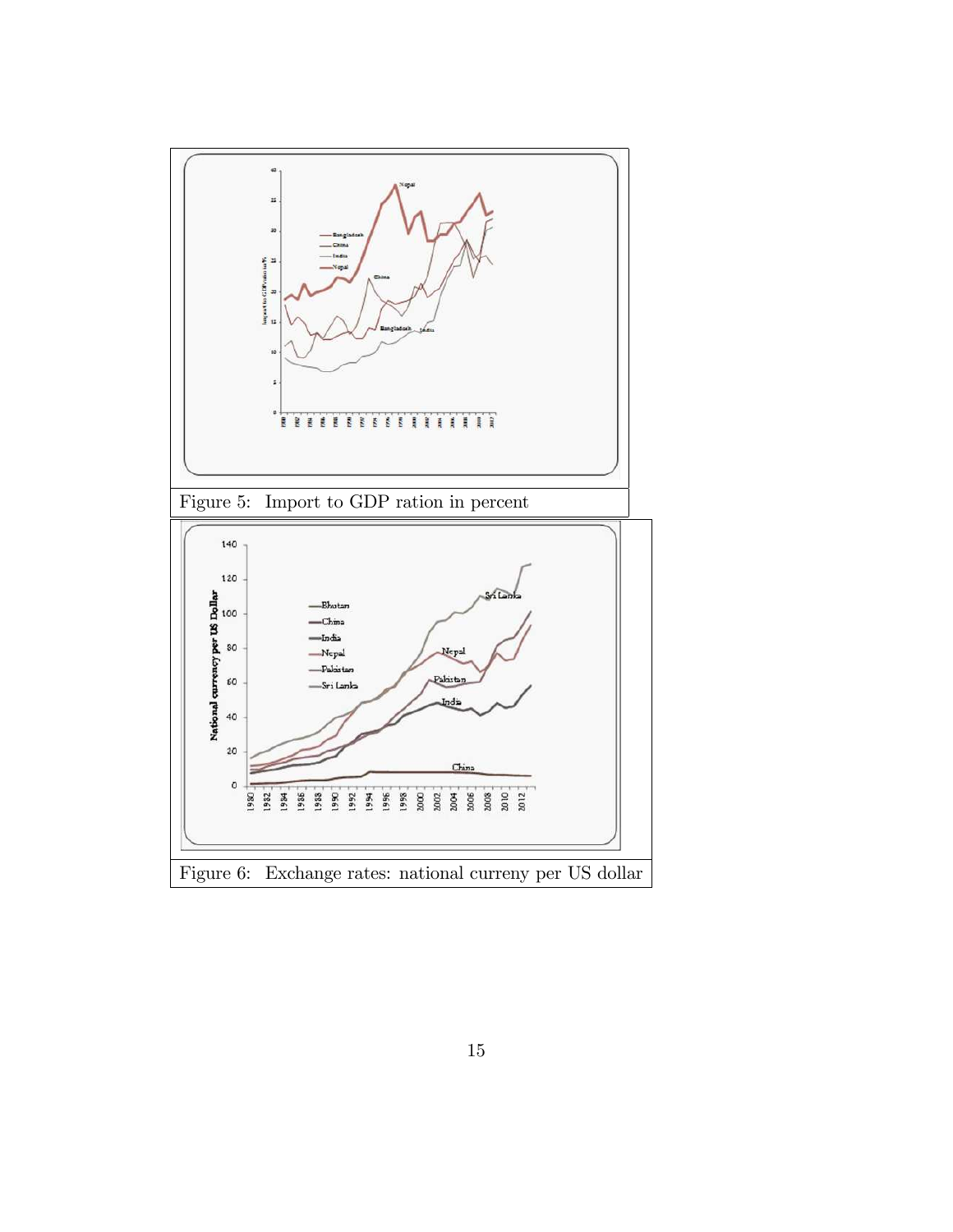

# 2.1 End of the Game of Emperor's New Clothes

Politicians are playing a sort of emperor's new cloth game with the people in Nepal; first while writing and promulgating the constitution and now by pretending to implement it<sup>3</sup>. First reason for a stalemate is the lack of trust and credibility among members of the political parties. It is true that Nepal is a multi-ethnic, multi-lingual country with spread in Mountains, Hill and Tarai, surrounded by India in the East,

<sup>3</sup>As constitution sets the rules of formation of all political and economic institutions it is obvious that no long term decisions can be taken until the constitution is implemented. The 12 point agreement for the complete restoration of democracy in Nepal signed in November 2005 by three major parties have not yet been fulfilled. Political parties were united to eliminate monarchy but they have not agreed to share the political power. Why has this power game been proven so tense and fruitless so far? Expectations of the people have been forgotten and this long phase of transition has been very painful. What was the cause of this? While KP Bhattarai, the PM of the interim government after the restoration of multi-party democracy with a constitutional monarchy on 16 April, 1990 was able to forge a consensus for a new constitution within a year terminating the partyless Panchayat system that resulted from the royal coup of the parliamentary system initiated in 1960, why did it take so long for political parties to come into such an agreement? Was it because Maoists did not exist at that time? How much this is due to changes in the fundamentals and how much of it is due to inefficiency of the politicians? Most think igo-centric self-interest orientated politicians were the major cause of such inefficiency. They lack enough lessons on honesty and integrity.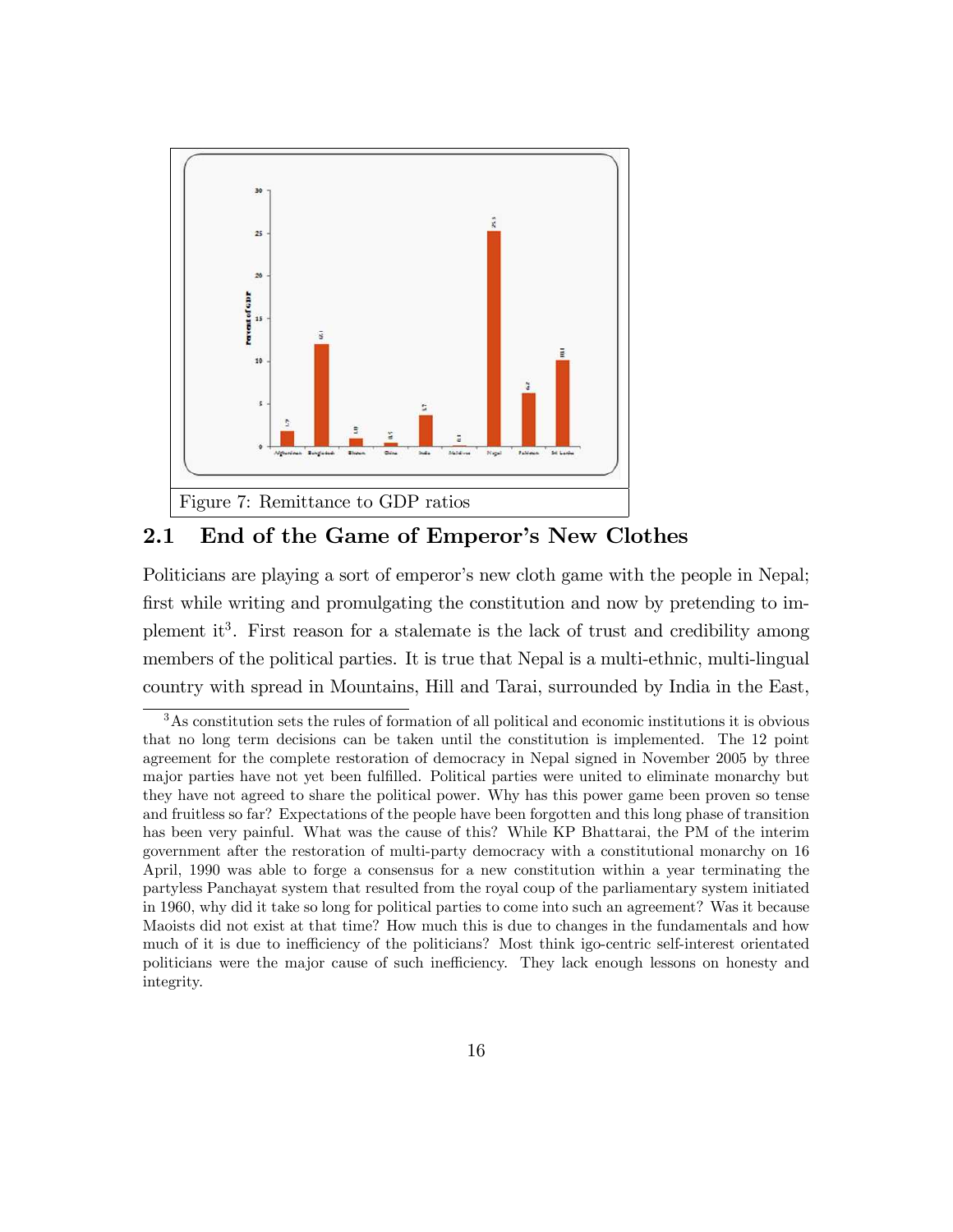South and West and bordering to the Tibetan autonomous regions of China in the North. Historically it is said that Nepal is a country of 4 classes and 36 ethnic groups. This creates heterogeneity among population; for instance languages and cultural system are different among Rai, Limbu Sherpa, Bahun, Chhetri, Newar, Yadav, Tharu, Khas, Magar, Gurung and other ethnic groups. Then villages and valleys vary by geographic locations. Mountains, Hills and Tarai have different natural set-ups and different requirements. Then each of the political parties have created a clientele in each of these groups. No single solution applies to all these elements when the political and economic interests are different. Given this situation the constitution has set up a broad framework which is flexible enough to accommodate the need of each of these groups. Wasting time on the basis of pure ideological and unrealistic paradigms does not lead to any amicable and effective solution. Unfortunately that is what happens in practice. Why have not Buddha's teaching of peaceful coexistence been applied at the national level? A solution in such circumstances should build on good things from each party or groups. Some compromise is essential on the basis of coexistence and development of all within the given constraints. A commitment to create good institutions based on logics and rationality and more scientific methods of decision making for the growth and development of the whole nation only can bring one to such outcome.

## 2.2 Beliefs: What do they care about?

There are N parties in the country indexed by  $i = 1, ..., N$ . Each party wants to represent a given constituency appealing voters to its own manifesto promises such as double digit growth, free up to secondary education, student loans for higher education, safe drinking water, health services, ecological and environment protection, investment, capital accumulation, job creation, development of cultural and social harmony, development of tourism, creation of basic infrastructure for growth including uninterrupted electricity, opportunities for credit, productivity and marketing. Each party i is interested in its own pay-off  $x_i$  (e.g the number of ministries it should have under its command) which it computes using a payoff function  $U_i$  that depend on strategies available to players and its information set about the reactions of other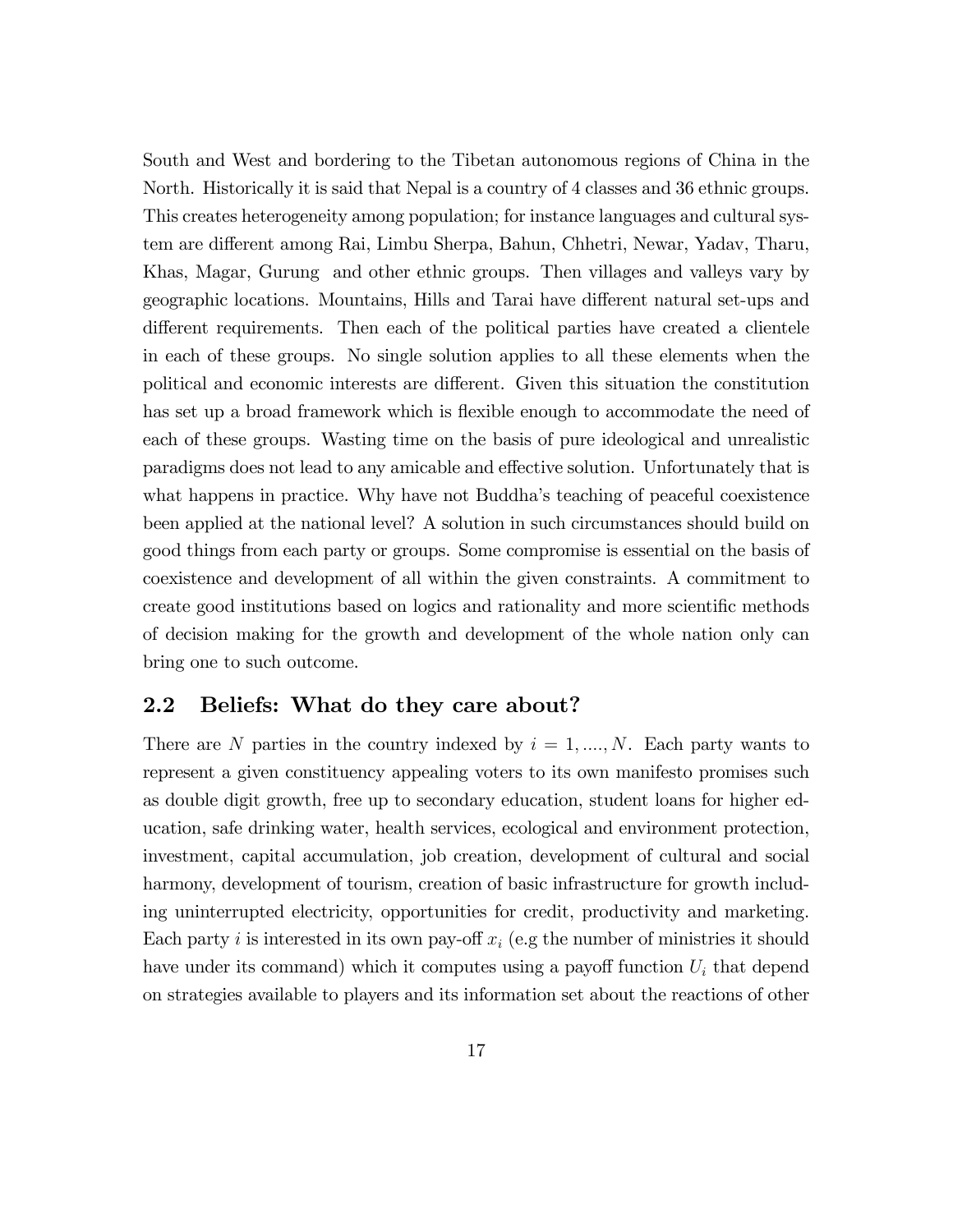players:

$$
x_i = U_i(S_1, S_2, \dots, S_n; a_0, a_1, a_2, \dots, a_n)
$$
\n<sup>(1)</sup>

where  $S_1, S_2, \ldots, S_n$  denote the strategies available to players,  $a_0$  is common knowledge, and  $a_1, a_2, ..., a_n$  denote the unknown characteristic of player i. Each player knows which strategy is better for it given the strategy space of other players but they have less information about the reactions of other players,  $a_j$ . They make some subjective estimates about other's actions while calculating its payoff  $x_i$ . This value gives their reservation or threat point in the bargaining. The agreement takes place when actual bargaining and negotiation ends up giving  $z_i$  and when this value is greater than or equal to what the party i had expected,  $z_i \geq x_i$ . Negotiation breaks down whenever  $z_i \leqslant x_i$ .

Parties need to learn from each other to create a more realistic beliefs  $(b_j)$  about other players replacing unknown characteristics  $(a_0, a_1, a_2, \ldots, a_n)$  by more accurate representation parameters  $(b_0, b_1, b_2, \ldots, b_n)$ 

$$
x_i = L_i(S_1, S_2, \dots, S_n; b_0, b_1, b_2, \dots, b_n)
$$
\n
$$
(2)
$$

Beliefs on these parameters could be formed on the basis of history, principles and values of parties and key personalities of the party and studying their relations to other players. Convergence on beliefs among all parties occurs when they understand and trust each other. This gives credibility to the outcome of the game. Equilibrium in such case is more certain and efficient and generates greater payoff for parties and welfare of the country.

$$
\max \sum_{t=0}^{\infty} \theta^t x_{i,t} = \sum_{t=0}^{\infty} \left\{ \theta^t L_i \left( S_{1,t}, S_{2,t}, \dots, S_{n,t}; b_{0,t}, b_{1,t}, b_{2,t}, \dots, b_{n,t} \right) \right\} \tag{3}
$$

The evolution of the belief system should be consistent to a dynamic general equilibrium model that shows trade-offs between growth and redistribution in Nepal objectively based on its structure of consumption, production, trade and the public policy. This model need to be modified for the evolving economy within the federal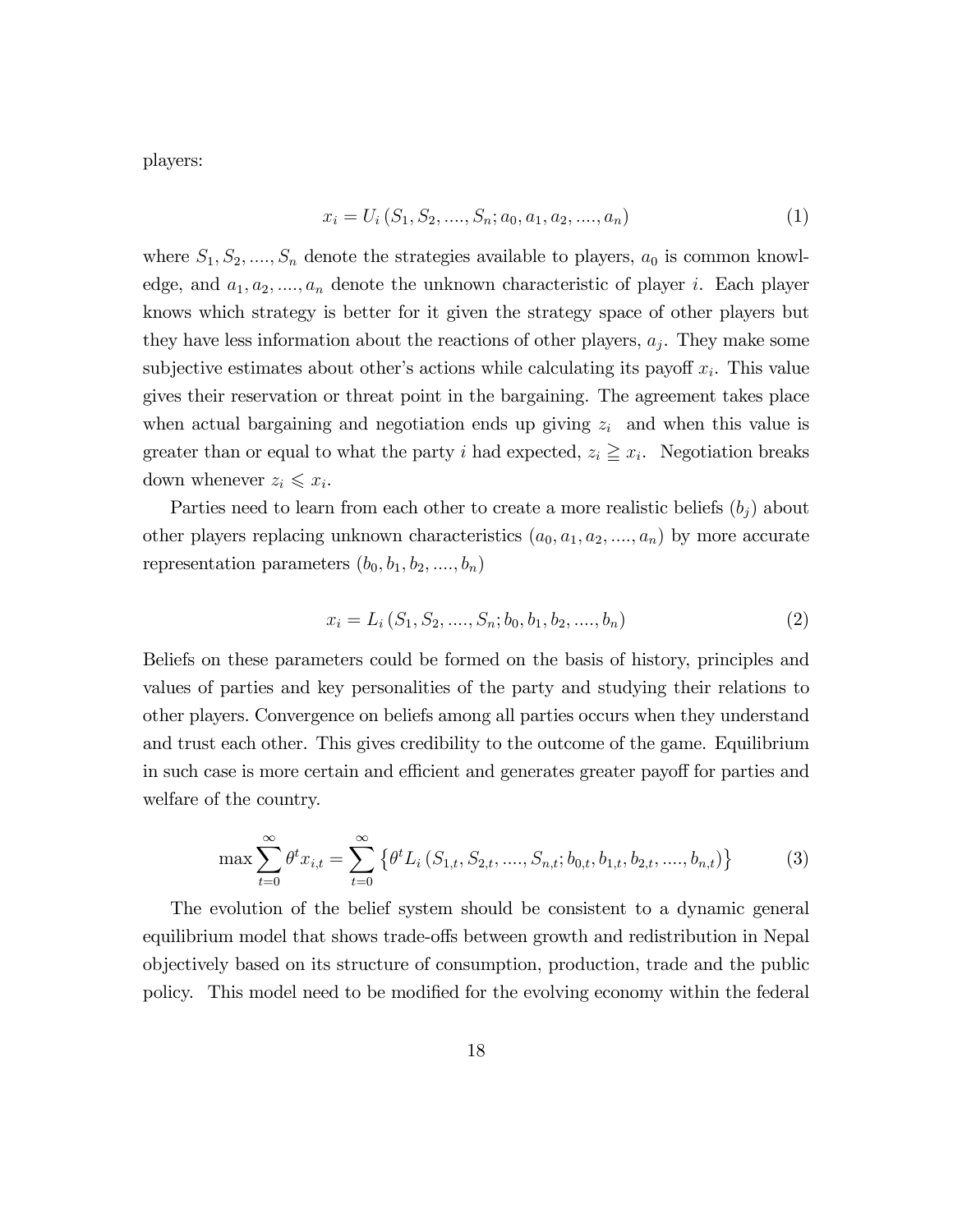democratic system Nepal. No such effort has been carried out before.

# 3 Dynamic model

Let us consider a model of Nepal with urban and rural households located in various economic regions of this country. Each of them allocate their life time income to maximize utility by choosing an optimal path of consumption and saving. These households provide factor services to producers of goods and services, who sell products both in domestic and foreign markets. The capital stock, determined overtime by the volume of savings and investment, complements labor input. In central case, we assume that labor force grows exogenously. Output expands along with increase in labor and capital inputs, its level is consistent with the demand of consumers, investors, the government and foreign sectors.

## 3.1 Mechanism for Poverty Alleviation

- There are three players in the poverty game -poor, rich and government; each has three strategies available to it to play, s, l, and k, cooperation, indifference and non cooperation.
- The outcome of the game is the strategy contingent income for poor and rich,  $y_t^p$  $t^p(t, l, k)$  and  $y_t^R(s, l, k)$  with the probability of being in particular state like this is given by  $\pi_t^p$  $_{t}^{p}(s, l, k)$  and  $\pi_{t}^{R}(s, l, k)$  respectively and tax and transfer profiles associated to them.
- The state-space of the game rises exponentially with the length of time period t.
- The objective of these rich and poor households is to maximize the expected utility that is assumed to be concave in income.
- The government can influence this outcome by choices of taxes and transfers that can be liberal, normal or conservative.

**Proposition 1:** The state contingent expected money metric utility of poor is less than that of rich, which can be expressed as: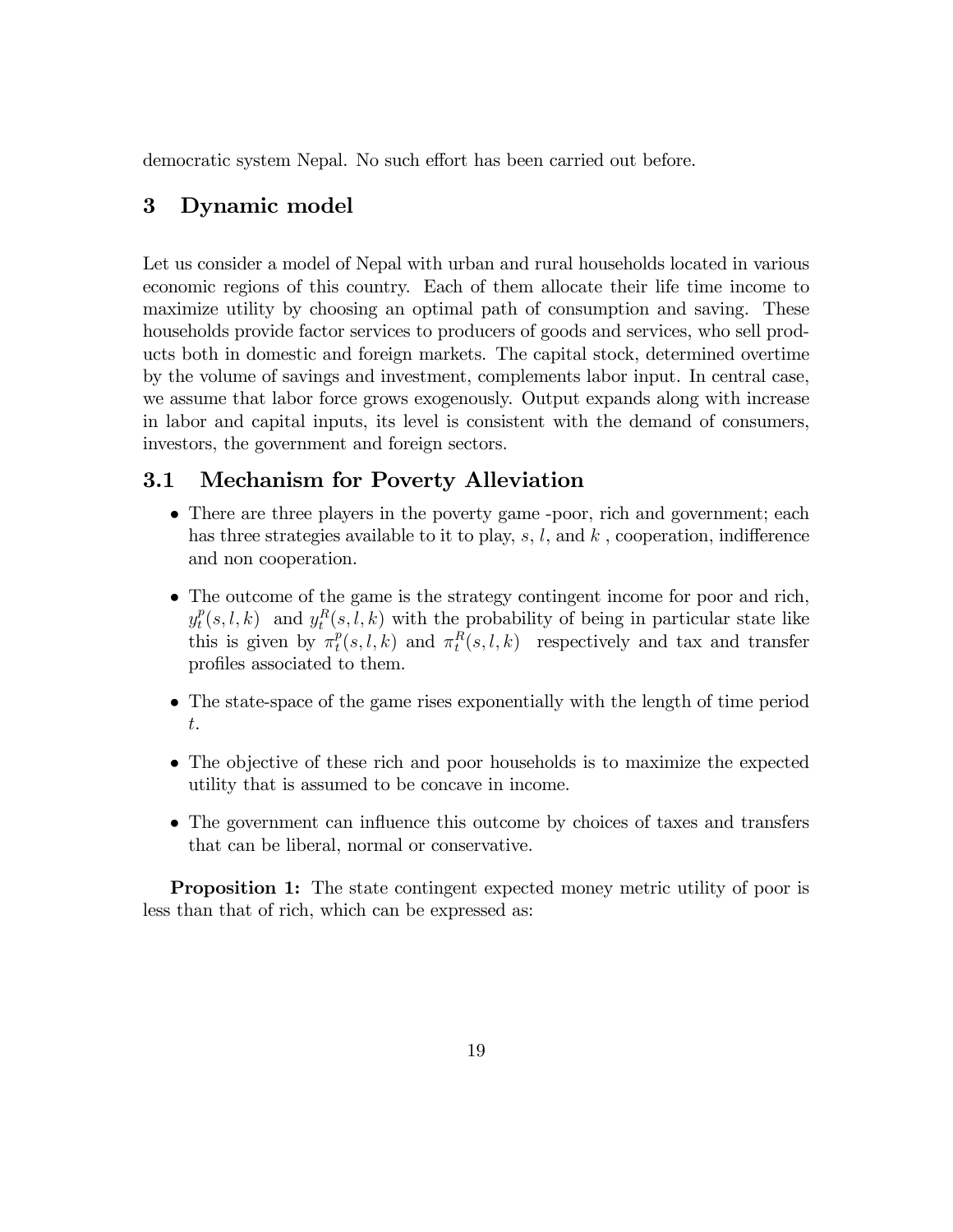$$
\sum_{s=1}^{s} \sum_{l=1}^{l} \sum_{k=1}^{k} \sum_{t}^{T} \pi_{t}^{p}(s, l, k) \delta_{t}^{p} u(y_{t}^{p}(s, l, k))
$$
  

$$
< \sum_{s=1}^{s} \sum_{l=1}^{l} \sum_{k=1}^{k} \sum_{t}^{T} \pi_{t}^{R}(s, l, k) \delta_{t}^{R} u(y_{t}^{R}(s, l, k))
$$
(4)

where  $\pi_t^p$  $t^p(s, l, k)$  gives the probability of choosing one of strategies by poor given that the rich and the government has chosen  $l$  and  $k$  strategies. Utility is derived from income as given by  $u(y_t^p)$  $t_t^p(s, l, k))$  and  $\delta_t^p = \frac{1}{(1 + \epsilon)}$  $\frac{1}{(1+r_t^p)}$  is the discount factors for poor and  $\delta_t^R = \frac{1}{(1+i)}$  $\frac{1}{(1+r_t^R)}$  the discount factor for rich.

Proposition 2: Transfer raises money metric expected utility of poor and reduces the utility of rich.

$$
\sum_{s=1}^{s} \sum_{l=1}^{l} \sum_{k=1}^{k} \sum_{t}^{T} \left[ \pi_{t}^{p}(s, l, k) \delta_{t}^{p} u \left( y_{t}^{p}(s, l, k) \right) + \sum_{t}^{T} T_{t}^{p}(s, l, k) \right] \n< \sum_{s=1}^{s} \sum_{l=1}^{l} \sum_{k=1}^{k} \left[ \sum_{t}^{T} \pi_{t}^{R}(s, l, k) \delta_{t}^{R} u \left( y_{t}^{R}(s, l, k) \right) - \sum_{t}^{T} T_{t}^{R}(s, l, k) \right]
$$
\n(5)

Proposition 3: Incentive compatibility requires that

$$
\sum_{s=1}^{s} \sum_{l=1}^{l} \sum_{k=1}^{k} \sum_{t}^{T} \left[ \pi_t^p(s, l, k) \delta_t^p u \left( y_t^p(s, l, k) \right) + \sum_{t}^{T} T_t^p(s, l, k) \right]
$$
  
> 
$$
\sum_{s=1}^{s} \sum_{l=1}^{l} \sum_{k=1}^{k} \sum_{t}^{T} \pi_t^p(s, l, k) \delta_t^p u \left( y_t^p(s, l, k) \right)
$$
(6)

and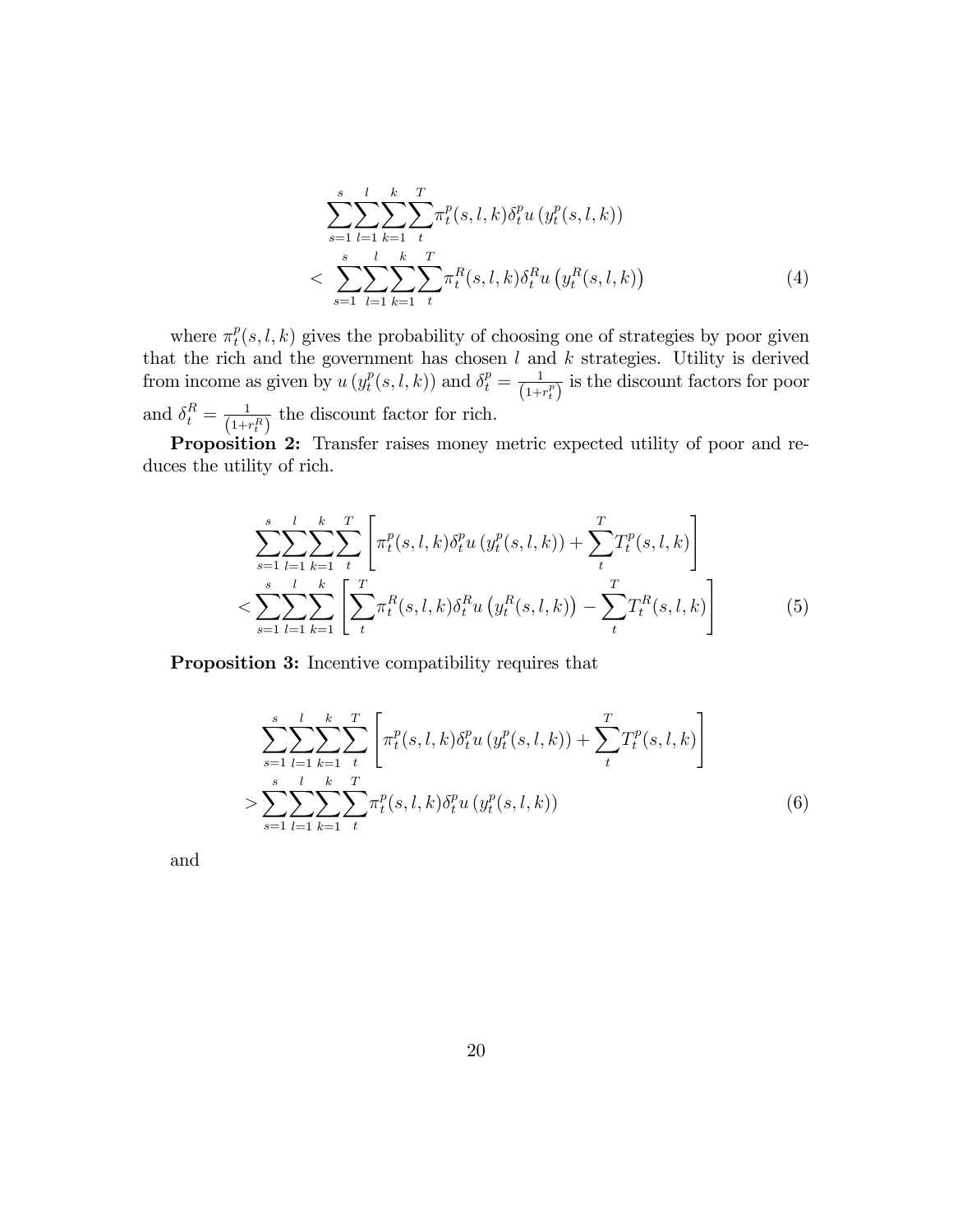$$
\sum_{s=1}^{s} \sum_{l=1}^{l} \sum_{k=1}^{k} \sum_{t}^{T} \pi_{t}^{R}(s, l, k) \delta_{t}^{R} u\left(y_{t}^{R}(s, l, k)\right)
$$
\n
$$
> \sum_{s=1}^{s} \sum_{l=1}^{l} \sum_{k=1}^{k} \left[ \sum_{t}^{T} \pi_{t}^{R}(s, l, k) \delta_{t}^{R} u\left(y_{t}^{R}(s, l, k)\right) + \sum_{t}^{T} T_{t}^{R}(s, l, k) \right]
$$
\n
$$
(7)
$$

Proposition 4: Growth requires that income of both poor and rich are rising over time:

$$
T_t^p(s, l, k) < T_{t+1}^p(s, l, k) < T_{t+1}^p(s, l, k) < \dots < T_{t+T}^p(s, l, k) \tag{8}
$$

$$
Y_t^R(s, l, k) < Y_{t+1}^R(s, l, k) < Y_{t+1}^R(s, l, k) < \dots < Y_{t+T}^R(s, l, k) \tag{9}
$$

**Proposition 5:** Termination of poverty requires that every poor individual  $(Y_t^p)$  $\binom{p}{t}$ has at least the level of income equal to the poverty line determined by the society. When the poverty line is defined by one half of the average income  $(Y_t^h)$  this can be stated as:

$$
Y_t^p(s, l, k) \ge \frac{1}{2} \left( \frac{1}{N} \sum_{h=1}^N Y_t^h(s, l, k) \right)
$$
 (10)

Above five propositions comprehensively incorporate all possible scenarios in the poverty game mentioned above. Propositions 2-5 present optimistic scenarios for a chosen horizon T.

#### Mechanism for Poverty Alleviation: Tests

- Testing above propositions in a real world situation is very challenging exercise.
- It requires modelling of the entire state space of the economy.
- Moreover in real situation consumers and producers are heterogeneous regarding their preferences, endowments and technology and economy is more complicated than depicted in the model above.
- In essence it requires a general equilibrium set up of an economy where poor and rich households participate freely in economic activities taking their share of income received from supplying labour and capital inputs that are affected by tax and transfer system as illustrated in the next section.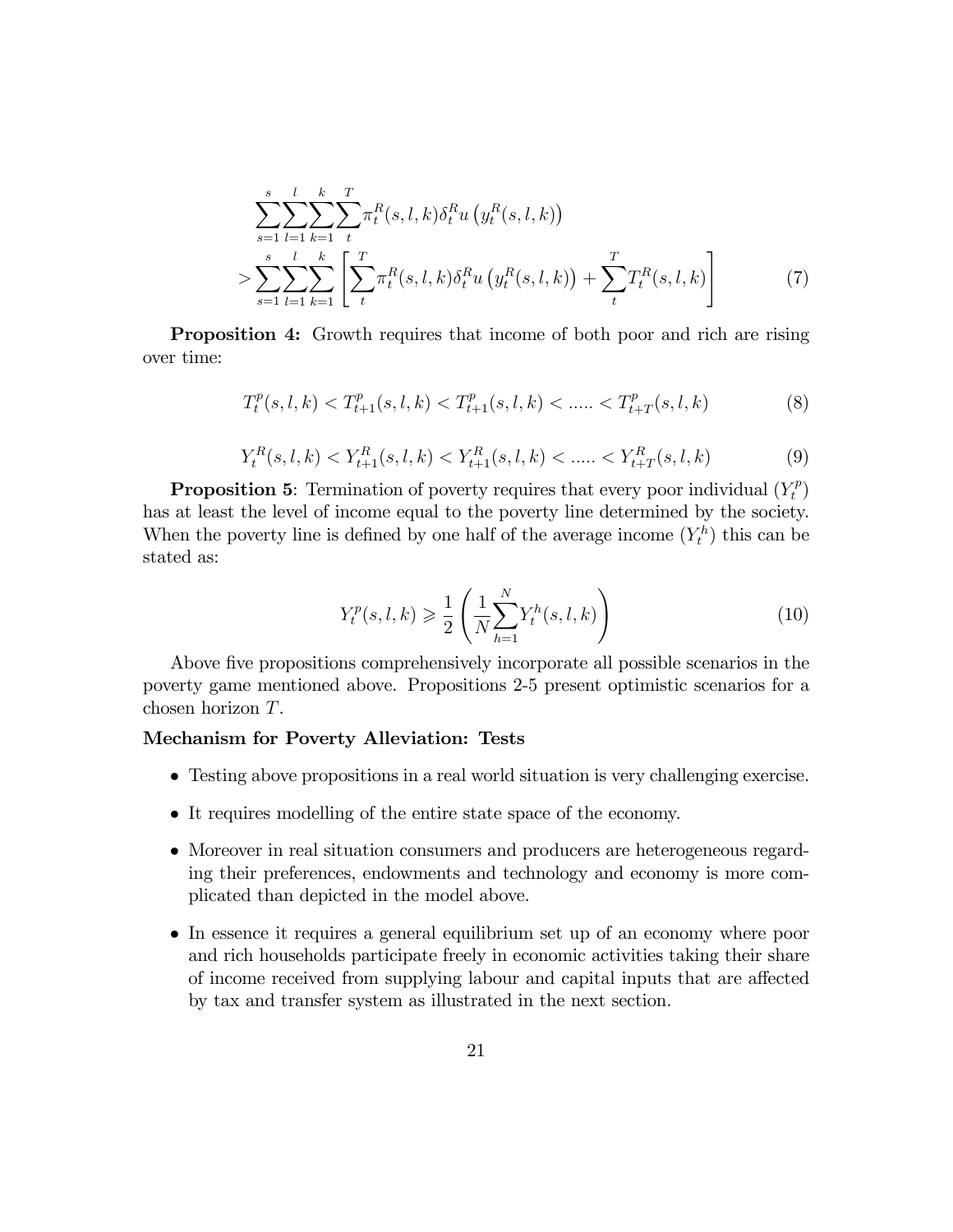# 3.2 Consumers' Intertemporal Problem

In the model representative households located in urban and rural areas of the economy allocate lifetime income to maximize utility over an infinite horizon; i.e.

$$
\max \sum_{t=0}^{\infty} \beta^t U(C_t^h)
$$
\n(11)

where  $\beta$  is the the discount factor, and it depends on the rate of time preference;  $C_t^h$  is composite consumption; U is a time separable utility function. We choose a constant relative risk aversion (CRRA) CES utility function to represent U in  $(1).4$  $\sigma = 1, U(C_t) = \log C_t.$ 

$$
U(C_t^h) = \frac{\left(C_t^h\right)^{1-\sigma} - 1}{1-\sigma} \tag{12}
$$

here  $1/\sigma$  measures the elasticity of substitution between the present and future consumption. The smaller is  $\sigma$  the more slowly marginal utility falls as consumption rises, so households are more willing to allow changes in consumption over time. Thus smaller  $\sigma$  implies higher elasticity of substitution between current and future consumption or the higher degree of consumption smoothing and substitution over time.

Each type of households faces an inter-temporal budget constraint which implies that its the present value of consumption cannot exceed its present value of life time income (wealth).

$$
\sum_{t=0}^{\infty} R_t^{-1} P_t C_t^h = W H^h \tag{13}
$$

where,  $R_t^{-1}$  =  $t-1$  $\prod_{s=0}$ 1  $\frac{1}{1+r_s}$  is a discount factor to convert future expenses in the present value terms;  $r_s$  represents the real interest on financial assets;  $P_t$  is vectors of relative prices, and  $C_t$  is composite consumption goods, which is composed of sectoral consumption goods,

$$
C_t = \Pi i = 1nC_{i,t}^{\alpha_i^h} \tag{14}
$$

where  $\alpha_i^h$  gives the share of spending on good *i* by household *h*.  $WH_h$  is the life time wealth of household  $h$  and is defined as:

<sup>4</sup>When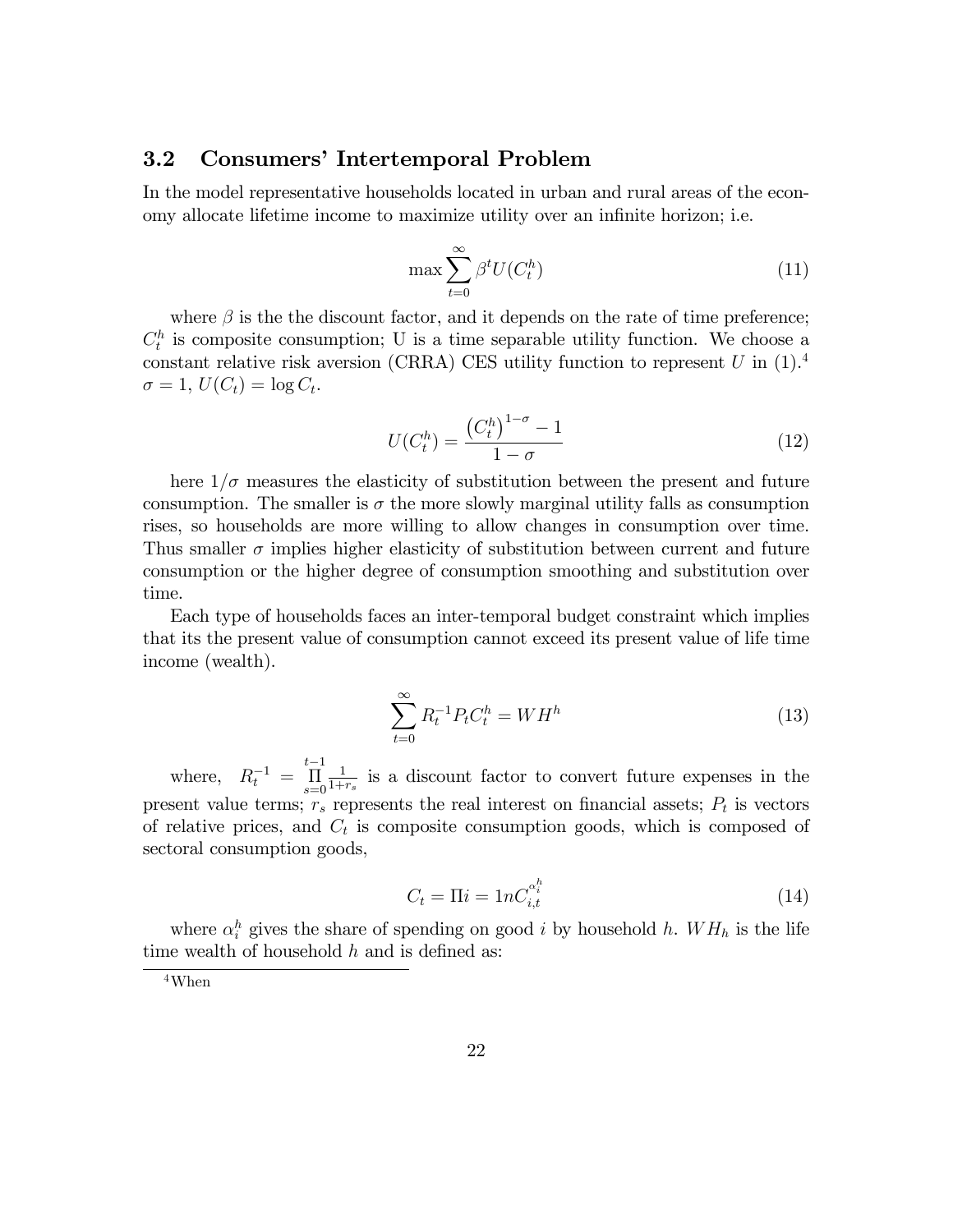$$
WH_h = \frac{J_0^h}{1 + r_0^c} + \frac{J_1^h}{(1 + r_0^c)(1 + r_1^c)} + \ldots + \frac{J_2^h}{\prod_s^h (1 + r_0^c)} + \ldots = \sum_{t=0}^{\infty} R_t^{-1} J_t^h \tag{15}
$$

where  $J_t^h$  is disposable household income in period t. It includes labor and capital income plus transfers.

We combine equation  $(1)$  to  $(4)$  to form Lagrangian of consumers' the intertemporal allocation problem in (5).

$$
\mathfrak{S}^h = \sum_{t=0}^{\infty} \left(\frac{1}{1+\rho}\right)^t \left(\frac{C_t^{h1-\sigma}-1}{1-\sigma}\right) + \lambda \left[\sum_{t=0}^{\infty} R_t^{-1} P_t C_t^h - W H_t^h\right]
$$
(16)

Here,  $\lambda$  is the shadow price of income in terms of present value of utility, and  $\beta$  in (1) is replaced by  $\frac{1}{1+\rho}$ , where  $\rho$  is the rate of time preference. We derive consumption function by taking first order condition on  $(5)$ :

$$
\frac{C_{t+1}}{C_t} = \left(\left(\frac{1+r_t}{1+\rho}\right)\frac{P_t}{P_{t+1}}\right)^{\frac{1}{\sigma}}
$$
\n(17)

or using a steady state assumption on the growth rate

$$
C_{t+1} = \left( \left( \frac{1+r_t}{1+\rho} \right) \frac{P_t}{P_{t+1}} \right)^{\frac{1}{\sigma}} C_0 (1+g)^{t-1}
$$
 (18)

Thus the consumption level at time t, in the steady state, is a function of growth rate, the rate of interest and intertemporal prices of commodities. Consistency of the intertemporal budget constraint implies that:

$$
\sum_{t} R_{t}^{-1} [C_{0} + \Omega_{1} C_{0} + \Omega_{2} C_{0} + \dots] = W H^{h}
$$
\n(19)

where

$$
\Omega_t = [\beta^t R_t^{-1} \frac{P_t}{P_0}]^{\frac{1}{\sigma}}
$$
\n(20)

Economy wide savings is total of household savings,  $S_t^h$ , which in turn is the portion of income not consumed:

$$
S_t = \sum_h S_t^h = \sum_h J_t^h - \sum_h C_t^h \tag{21}
$$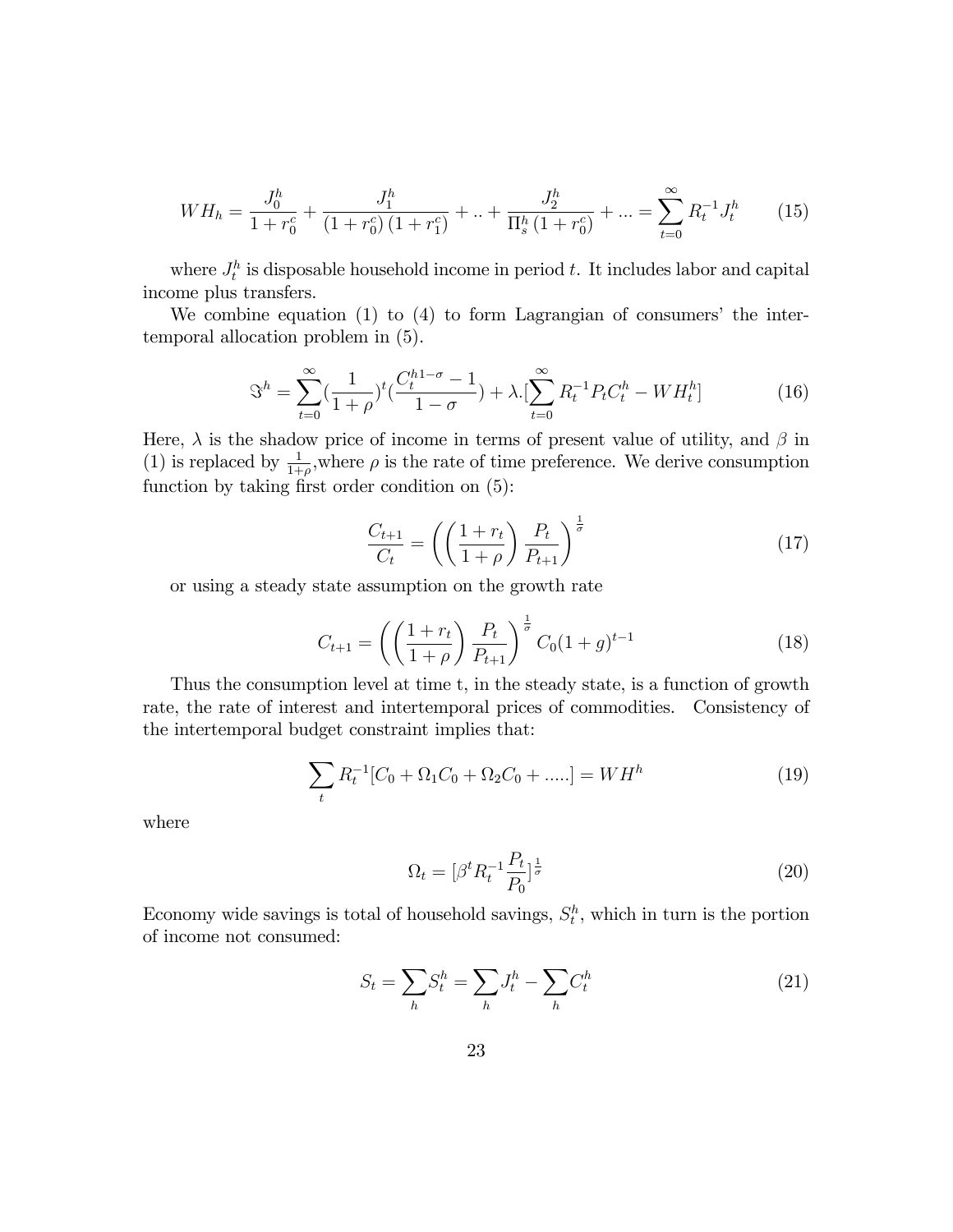The consumption saving decisions are two sides of the same coin. Once we know the level consumption we also know the level of savings. Saving like consumption is influenced by the rate of interest prevailing in the economy and the time preference of individuals. The efficiency in the financial system can contribute to rise in the level of saving, depending upon the value of  $\sigma$ , by influencing the decision between the current and future consumption and reducing the wedge between the cost of capital to investors and gains received by the savers.

Savings of households are intermediated through the financial institutions to investors, who use those savings to purchase investment goods from different sectors. Like consumers investors in each of n production sectors solve an intertemporal profit maximization problem. They combine goods produced in a set of n sectors to deliver an unit of investment in sector  $j$ . Therefore, the unit cost of investment in sector  $j$  is a weighted average of the prices of components of sector n goods used for investment purpose. One unit of investment at period t produces once unit of capital stock in period  $t + 1$ :

$$
\prod_{j,t}^{I} = P_{j,t+1}^{k} - \sum_{i} P_{i,t} a_{i,j}^{I} \le 0
$$
\n(22)

Here  $\prod_{j,t}^{I}$  is profit from one unit of investment at period t,  $P_{j,t+1}^{k}$  is the price of capital in period  $t + 1$ , and  $a_{i,j}^I$  is the investment coefficient matrix. One unit of capital at the start of period 1 generates a rate of return ( $r_{j,t}^k$ ) today and delivers  $1 - \delta$  unit at the start of the subsequent period. The arbitrage condition in capital accumulation implies that:

$$
\prod_{j,t}^{k} = (1 - \delta)P_{j,t+1}^{k} + r_{j,t}^{k} - P_{j,t}^{k} \le 0
$$
\n(23)

Entering capital  $(K_0)$  stock is transferred into initial capital stock for the various sectors,  $K_{i,0}$ , according to a fixed coefficient transformation process. Once the initial capital is allocated among different sectors,  $K_{i,t}$ , the law of motion of capital in a sector is explained by the following equation.

$$
K_{j,t+1} = I_{j,t} + (1 - \delta_K)K_{j,t}
$$
\n(24)

where,

$$
I_{j,t} = \sum_{j=1}^{J} a_{i,j}^{I} I_{j,t}
$$
\n(25)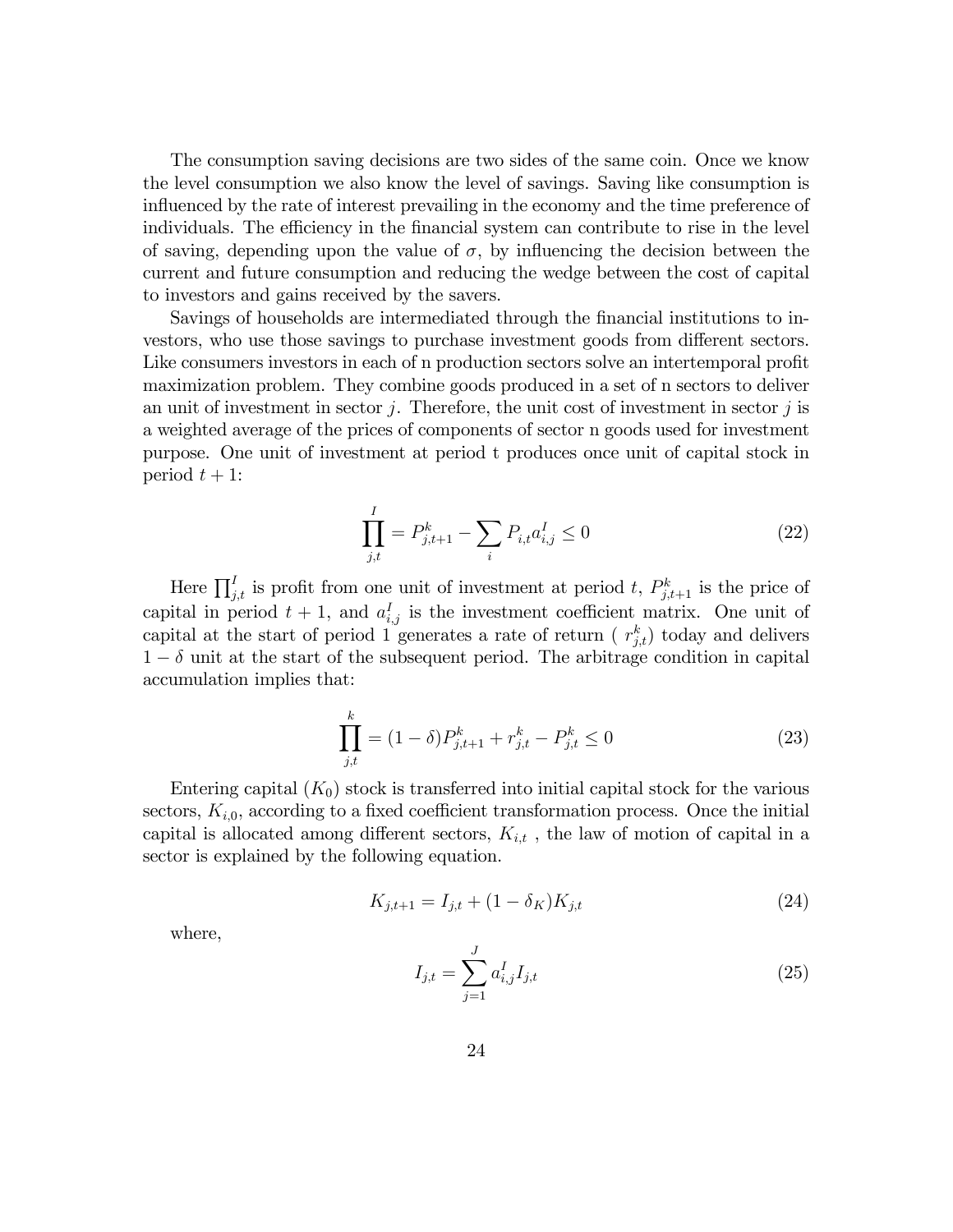Net investment demand,  $I_{i,t}$ , in each sector is the sum of investment by origin. The relationship given by  $a_i^I$  $i_{i,j,t}$  is called capital coefficient matrix of the economy.

We assume that in the terminal period the investment in each sector grows at the rate of the population so that economy can continue along the steady state growth path even after the terminal period as given by the following equation.

$$
I_{j,t} = (g + \delta_{K,j})K_{j,t} \tag{26}
$$

 $g =$  growth rate of the economy, which equals the growth rate of the labor force in terms of efficiency units, and  $\delta_K$  = rate of depreciation.

Holding aggregate stock of capital Öxed to the savings of households in the beginning of each period, the objective of firms in jth sector of the economy is to maximize the present value of profit subject to the constraints of production technology. Zero profit for sector  $j$  written in dual form in terms of composite prices of commodities and inputs is the following form (See appendix for details):

$$
\Pi_{j,t}^{y} = \left[ \left( \theta_j^x P X_{j,t}^{1+\eta} + (1 - \theta_j^x) P D_{j,t}^{1+\eta} \right) \right]_{\frac{1}{1+\eta}}^{\frac{1}{1+\eta}} - \theta_j^y P V_j^v - (1 - \theta_j^y) \sum_j a_{i,j} P_{i,t} \le 0 \tag{27}
$$

The exact meaning of the symbols of the above profit function are following:  $\Pi_{j,t}^y$  unit profit of activity in sector j

 $PX_{i,t}$  price of exports

 $PD_{i,t}$  price of domestic sales

 $PV_j^v$  price of value added per unit of output in activity j

 $P_{i,t}$  price of final goods used as intermediate goods

 $\theta_i^x$  $_j^x$  share parameter for exports in total production

 $\check{\theta}^v_i$  $_{j}^{\nu}$ share of costs paid to labor and capital

 $a_{i,j}$  input output coefficients.

This equation  $(27)$  is a unit profit function. The profit of operating these firms are given by the differences between the revenue from sales and the cost of supply. The unit revenue function is constant elasticity transformation (CET) composite of unit price of domestic sales and unit price of exports. The unit costs are divided between value-added, i.e. payments to labor and capital, and the unit intermediate input costs. In this model, the gross output in each sector is given by a nested production function between the value added and the intermediate inputs.

$$
Y_{j,t} = \min(V_{j,t}, a_{i,j} Y_{j,t})
$$
\n(28)

Where  $Y_{j,t}$  is the output of sector j in period t,  $V_{j,t}$  is the value added part and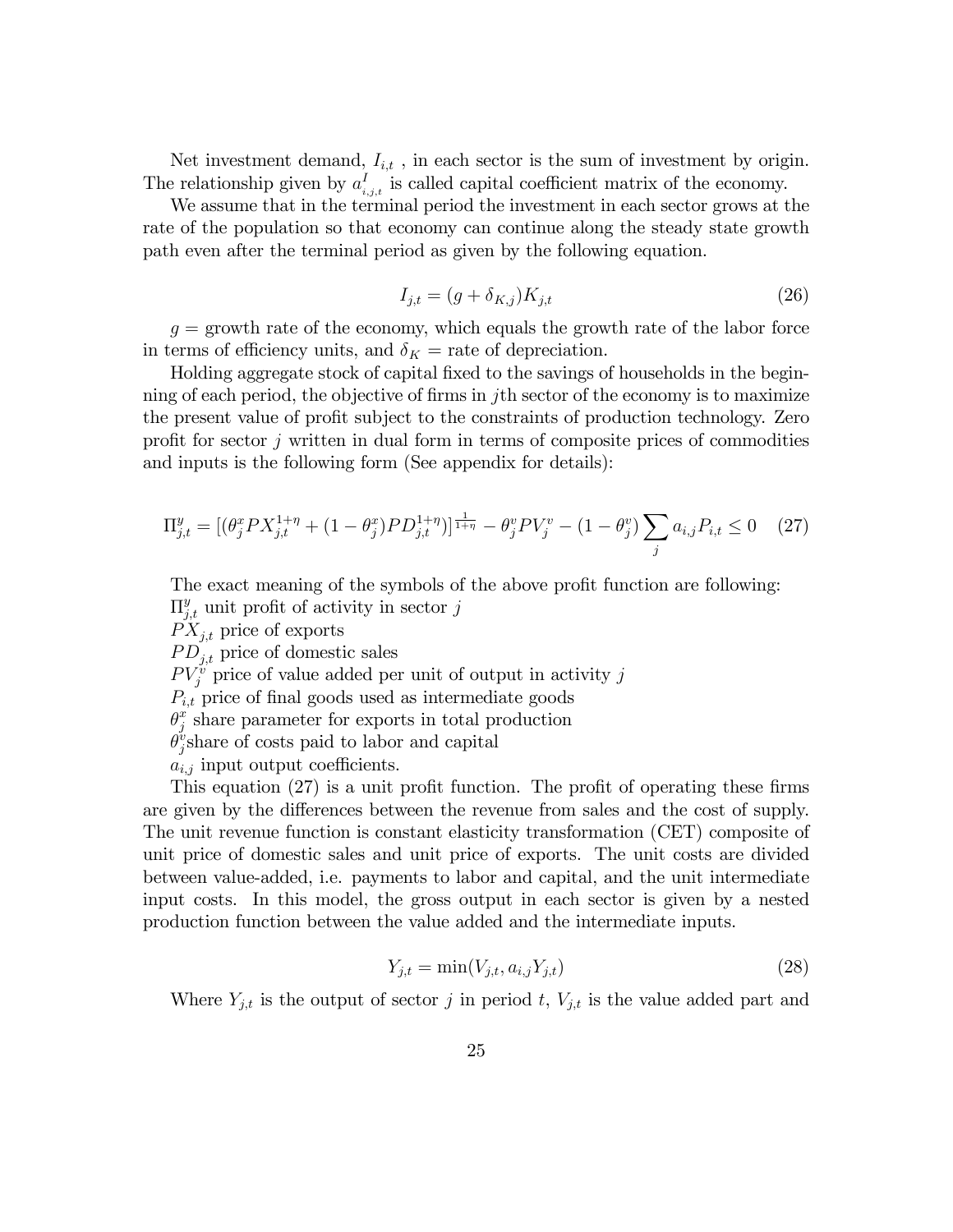$a_{i,j}$  is the intermediate inputs per unit of gross output produced in sector j.

We use Shephard's lemma to derive the demand for labor and capital from  $(27)$ . The demand for labor is:

$$
L_{j,t} = Y_{j,t} \frac{\partial \prod_{j,t}^{V} \partial P V_{j,t}}{\partial P V_{j,t}} \frac{\partial P V_{j,t}}{\partial P L_{j,t}}
$$
(29)

where  $L_{i,t}$  is a composite of rural (unskilled) and urban (skilled) labor. Equilibrium in the labor market requires that demand for labor be equal to supply of labor:

$$
\sum_{j} L_{j,t} \frac{\partial \Pi^L}{\partial PL_t^{LC}} \le \overline{L}_t
$$
\n(30)

 $L_t$  in the above equations is a composite of urban and rural labor. The ratio of urban to rural labor employed by Örms mainly depends upon the ratio of urban to rural wage rates.

The demand for capital in sector  $j$ , again by Shephard's lemma is given by:

$$
K_{j,t} = Y_{j,t} \frac{\partial \prod_{j,t}^{V} \partial PV_{j,t}}{\partial PV_{j,t}} \frac{\partial PV_{j,t}}{\partial PK_{j,t}}
$$
(31)

where  $Y_{j,t}$  is activity level;  $PK_{j,t}$  is price of capital  $PV_{j,t}$  is price of value added. In equilibrium the demand for capital is equal to its supply:

$$
\sum_{j} K_{j,t} = \overline{K}_t \tag{32}
$$

 $K_t$  is the aggregate capital stock in the economy, which grows according to the low of motion of capital stock as given by equation 13.  $\Sigma$ j  $K_{j,t}$  is the total demand for capital by various sectors of the economy.

When an economy is repressed, the arbitrage condition implied by (9)

$$
P_{j,t+1}^k = \sum_{j=1}^J P_{j,t} a_{i,j}^I
$$
 (33)

does not exactly hold. There is additional distortionary cost  $\tau_{j,t}$  on top of the cost of materials required for per unit investment. The overall cost of investment is rather given by: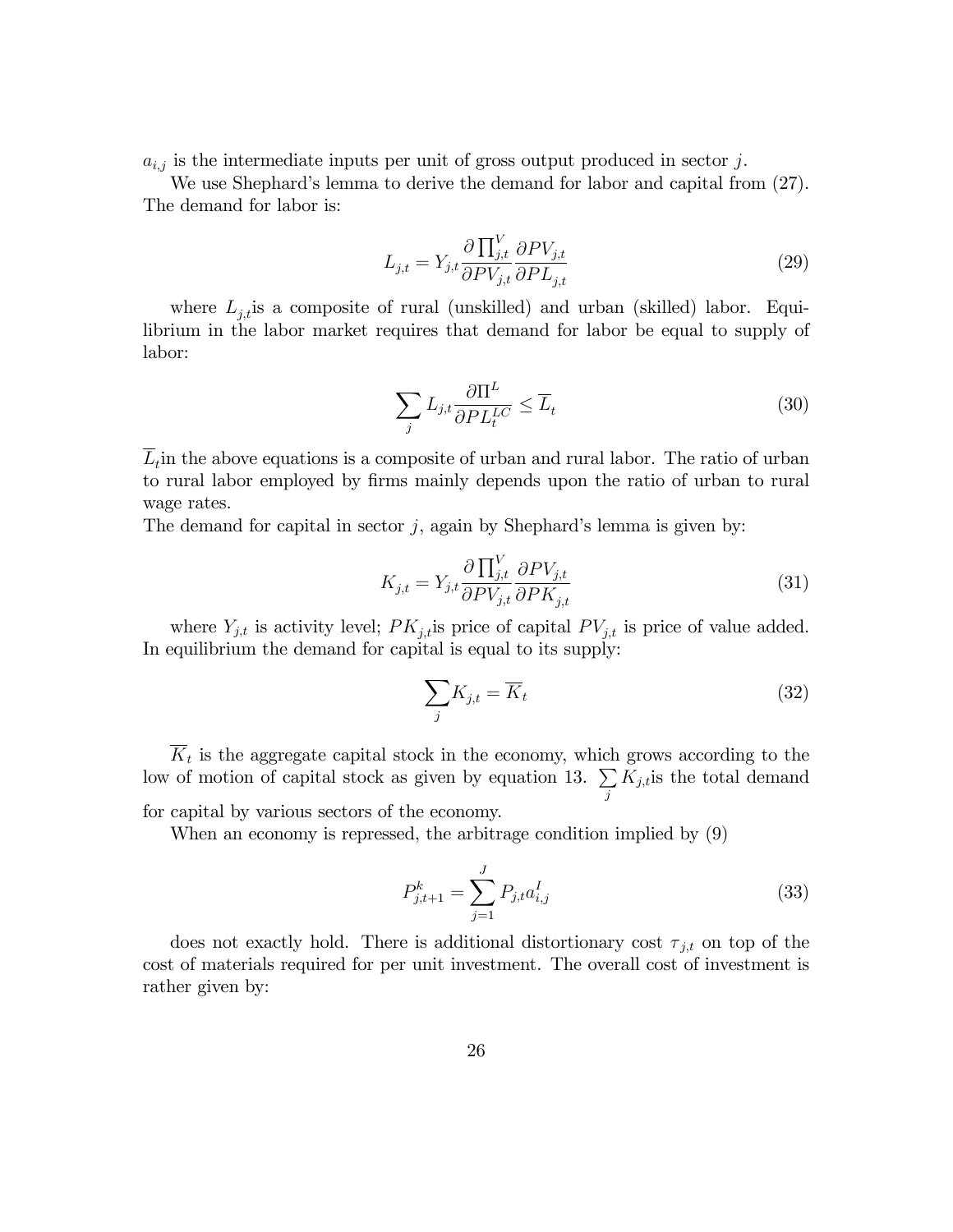$$
P_{j,t+1}^k = (1 + \tau_{j,t}) \sum_{j=1}^J P_{j,t} a_{i,j}^I
$$
 (34)

where  $\tau_{j,t}$  = per unit wedge between the return to saving and the cost of investment.  $P_{j,t+1}^k =$  present value price of sector j capital at the beginning of next period;  $P =$  present value price of sector i commodity at period t.

In repressionary situation certain portion of saving dissipates in the process of Önancial intermediation. Therefore the total investment in the economy less than the total savings i.e. the amount of savings net of intermediation costs. Moreover, additional resources may be available by liquidating the real unproductive assets  $(\Delta RA)$  of the households and firms.

$$
c(S_t - \Delta RA_t) = I_t \tag{35}
$$

Here c is the proportion of saving available for investment purpose, or,  $1 - c$  being the cost of financial intermediation. In this model cost of financial intermediation is represented by the distortionary cost of repression.

### 3.3 Calibration to a Steady State

In the steady state all sectors of the economy grow at the same rate, g. The bench mark rate of return is calibrated assuming the non-distorted economy being in the steady state in the base year. Calibration of dynamic component follows the relationship between the current and future prices of capital and investment goods. Specifically, investment produces one unit of capital stock in period 2 ( $P_2^k$ ) from one unit of output in the period one,  $P_1^I$ . The present value of one unit of capital in period 2 is equal to  $(1 - r)P_1^k$ .

$$
P_1^I = 1 = P_2^k = (1+r) P_1^k \Longrightarrow P_1^k = \frac{1}{1-r} P_2^k \tag{36}
$$

Here  $1-r$  is the discount rate between two periods, and is approximation to  $\frac{1}{1+r}$ 

$$
\frac{P_{t+1}^k}{P_t^k} = (1 - r) \tag{37}
$$

One unit of capital at the beginning of period one earns a rate of return today,  $r_1^k$  and delivers  $1 - \delta$  unit of capital for the start of the next period.

$$
P_1^k = r_1^k + (1 - \delta)(1 - r) P_2^k \tag{38}
$$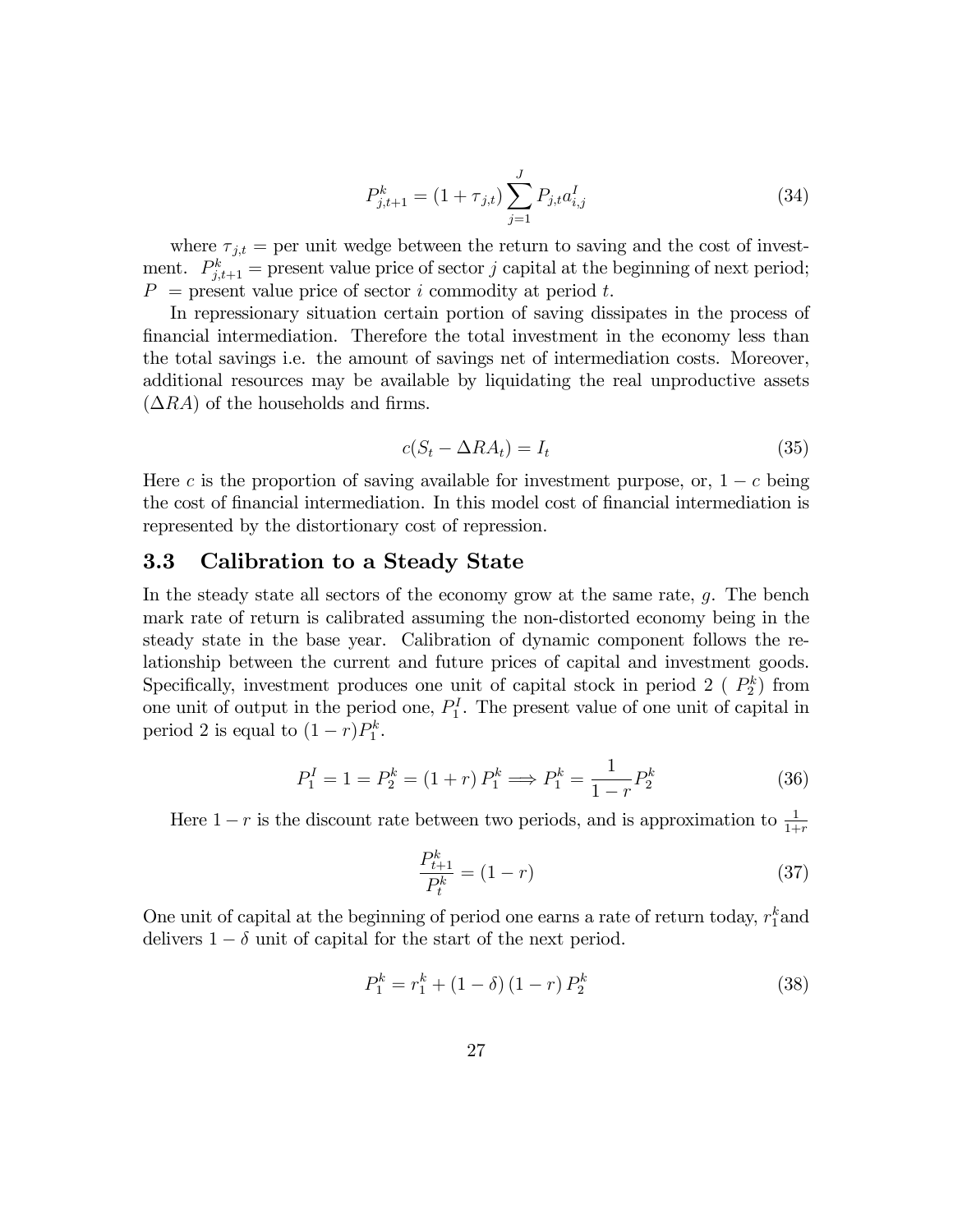This relationship applies to all other periods included in the model. Using base year prices equal to 1 to  $P_2^k$  and  $P_1^k$  by using relationship between  $P_2^k$  and  $P_1^k$  we get:

$$
\frac{1}{1-r} = r_1^k + (1 - \delta) \tag{39}
$$

which gives the cost of capital to be equal to the rate interest plus the rate of depreciation:

$$
r_1^k = \frac{r}{1-r} + \delta \tag{40}
$$

. The base-year social accounting matrix (SAM) contains information on capital income  $V_1$  and it is related to rate of return and capital stock,  $V_1 = r_1^k K_1$ . Now substituting for  $r_1^k$  between the steady state interest rate r and the parameters of the model:

$$
K_1 = \frac{V_1}{\frac{r}{1-r} + \delta} \tag{41}
$$

Then substituting this value of  $K_1$  in  $I_1$  function the relationship between the investment and capital earning component of value added may be expressed as:

$$
\frac{I_1}{V_1} = \frac{g + \delta}{\frac{r}{1 - r} + \delta} \tag{42}
$$

If the ratio of investment and capital earning  $(\frac{I_1}{V_1} = 1)$  is equal to one then  $g = \frac{r}{1-r}$  or  $r = \frac{g}{1+r}$  $\frac{g}{1+g}$ . When  $\frac{I_1}{V_1} \neq 1$ , then the key parameter to calibrate is the rate of depreciation, which can be calculated using the relationship between the interest rate, growth rate, depreciation and earning of capital as following :

$$
\delta_j = g \frac{V_j}{I_j - V_j} - \frac{r}{1 - r} \frac{I_j}{I_j - V_j} \tag{43}
$$

In a repressionary regime the cost of capital is distorted by a repressionary component of intermediation,  $\tau_j$ . This can be expressed as:

$$
r_1^k = \frac{\overline{r}_1^k}{1 - \tau_j} \tag{44}
$$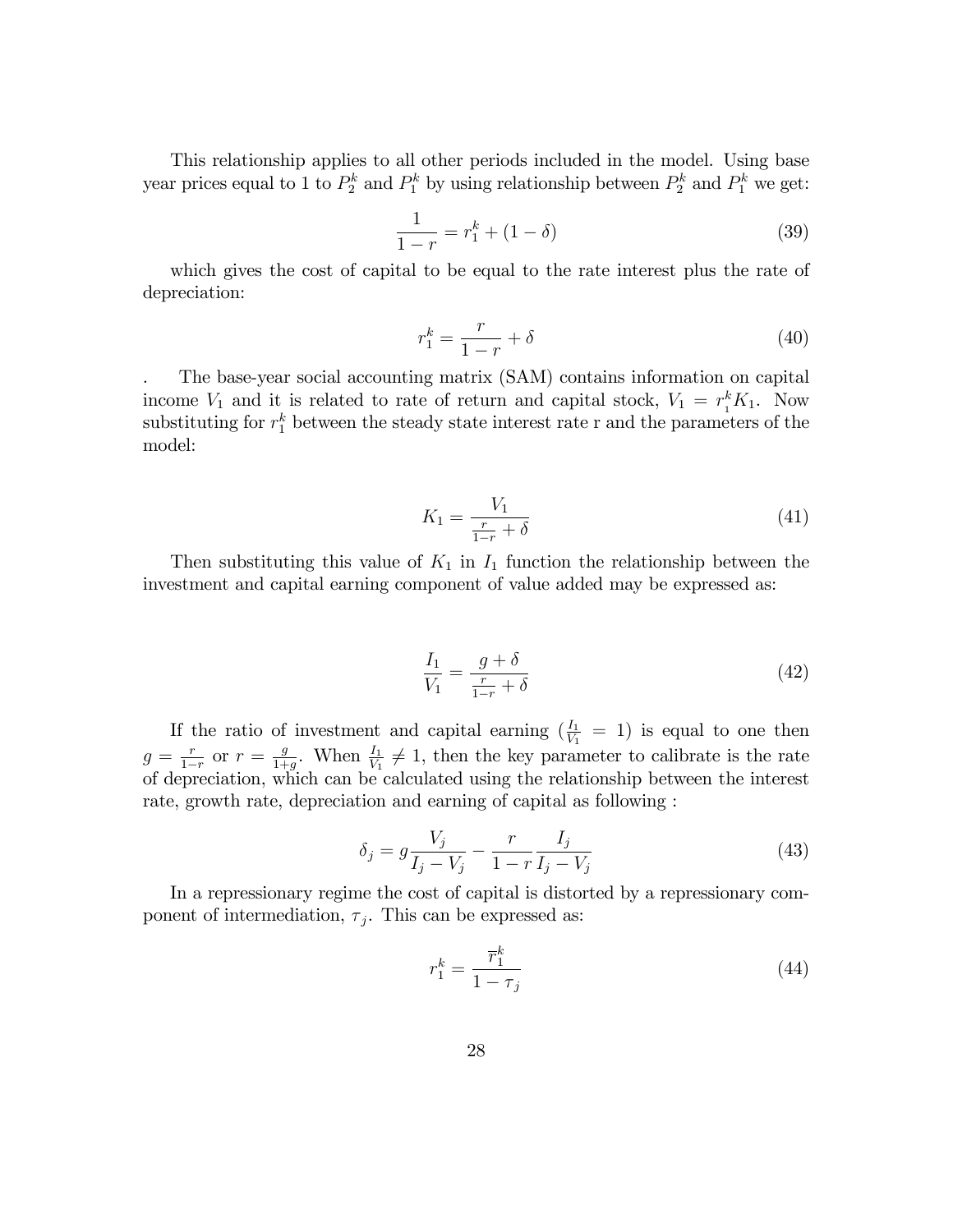here  $r_1^k$  is actual cost of capital,  $\overline{r}_j^k$  is rate of interest in steady state, and  $\tau_j$  is distortionary element in the financial market. The price of capital becomes

$$
P_1^k = r_1^k (1 - \tau_j) + (1 - \delta) (1 - r) P_2^k \tag{45}
$$

or the cost of capital

$$
r_1^k = \frac{1}{1 - \tau_j} \left[ \frac{r}{1 - r} + \delta \right] \tag{46}
$$

Now adjusting (26) to take account of distortions in the capital market :

$$
\frac{I_1}{V_1} = \frac{g + \delta}{\frac{r}{1 - r} + \delta} \left( 1 - \tau_j \right) \tag{47}
$$

or

$$
\tau_j = 1 - \frac{\overline{r}_j^k}{\delta + g} \frac{I_j}{V_j} \tag{48}
$$

Thus the spread between the true cost of capital  $\overline{r}_j^k$  and the actual cost of capital  $r_1^k$  depends upon the ratio of investment to capital and ratio of natural rate of interest to depreciation plus the growth rate of the economy.

## 3.4 Government Budget and BOP Closures

In the core part of the model the government's budget is balanced in every period, and, therefore government is not involved in intertemporal savings. This essentially implies all government expenditure is basically the government consumption.

The sources of revenue for the government are taxes on value added<sup>5</sup>, tariffs on imports, sales taxes, income taxes and capital taxes. Lump sum income taxes are collected from total household income, and such income taxes are assumed to grow at the rate of population growth rate. In addition there are other sources of government revenue such as export taxes, taxes on tourism, revenue generated from import-licensing and refund of excise taxes from India.

Government transfers its revenues to households and firms in the form of con-

 $5$ From the fiscal year 1996/97 the government is adopting a value-added tax (VAT) system to replace sales and excise taxes imposed on consumers and producers. Given the self-enforcing mechanism of VAT against other indirect taxes are believed to reduce leakage of tax-revenues, though its implementation seem challenging if one considers illiteracy of 67 percent of population in the country. In ideal conditions revenue generated from VAT and taxes on the final product would be the same.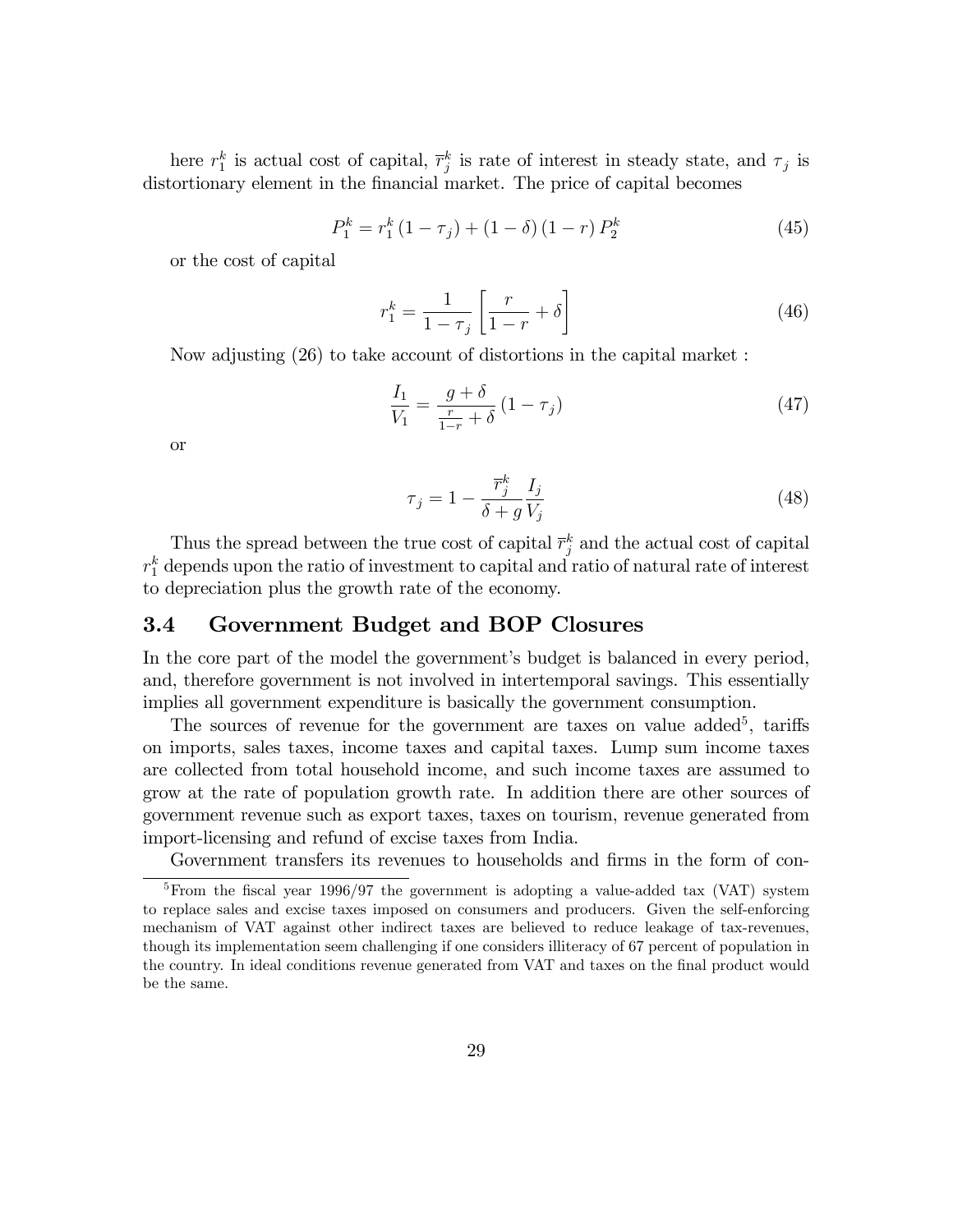sumption and production subsidies, and it also serves domestic and foreign debt. In the core part of the model we assume all sorts of government non-transfer spending to public consumption.

This is an open economy model. We follow standard Armington specification of international trade in this model. For each tradable sectors constant elasticity of transformation (CET) function defines relation between exports and domestic supply, and constant elasticity of substitution (CES) function explains relation between domestic supply and imports in forming a composite good that goes to the utility function of the households. We use two level nests in trade to take account of different natures of trade relations between India and rest of the world (ROW). More detailed discussion of trade specification is available elsewhere (see Bhattarai (1997, 2007, 2017) and also the appendix of this paper).

We consider two rules of BOP closure. In the first case no foreign borrowing is allowed; imports need to be paid by exports<sup>6</sup> In the second case intertemporal borrowing and lending is permitted. It is presented in the form of CAPFLOW scenario in the next section:The elasticities of substitution between domestic and imported products in consumption and the elasticity of transformation between domestic sales and foreign sales are taken based on sensitivity analyses.

Finally, the market clearing condition for goods market is given by:

$$
A_{j,t} = C_{j,t} + \sum_{j=1}^{12} a_{i,j} Y_{j,t} + G_{j,t} + \sum_{j=1}^{12} a_{i,j}^I I_{j,t} + DST_{j,t} + TD_{j,t}
$$
(49)

here  $A_{j,t}$  is total supply in the economy in a sector j should be equal to sum of various components of demand as given on the right hand side, i.e. the consumption of households:  $C_{j,t} = \sum$ h  $C_{j,h,t}$ , intermediate demands:  $\sum_{ }^{12}$  $j=1$  $a_{i,j}Y_{j,t},$ , government demand:  $G_{j,t}$ , investment demand:  $I_{j,t} = \sum$ j  $a_{i,j}I_{j,t}$ , inventory demand:  $DST_{j,t} = DSTR_{j,t} \cdot Y_{j,t}$ , and demand by tourists:  $TD_t^s$ ; for simplicity we assume that demand by tourists grows at the rate of growth of the economy.

## 3.5 Definition of a competitive equilibrium

A competitive equilibrium is a set of sequences of prices of composite commodities,  $P_{i,t}$ ; prices of domestic goods sold in domestic markets,  $PD_{i,t}$ ; prices of exported commodities,  $PX_{i,t}$ ; prices of capital goods,  $P_{j,t}^k$ ; prices of terminal capital,

<sup>&</sup>lt;sup>6</sup>. In the model number of sectors trading with placecountry-regionIndia and rest of the world are seven and eight respectively.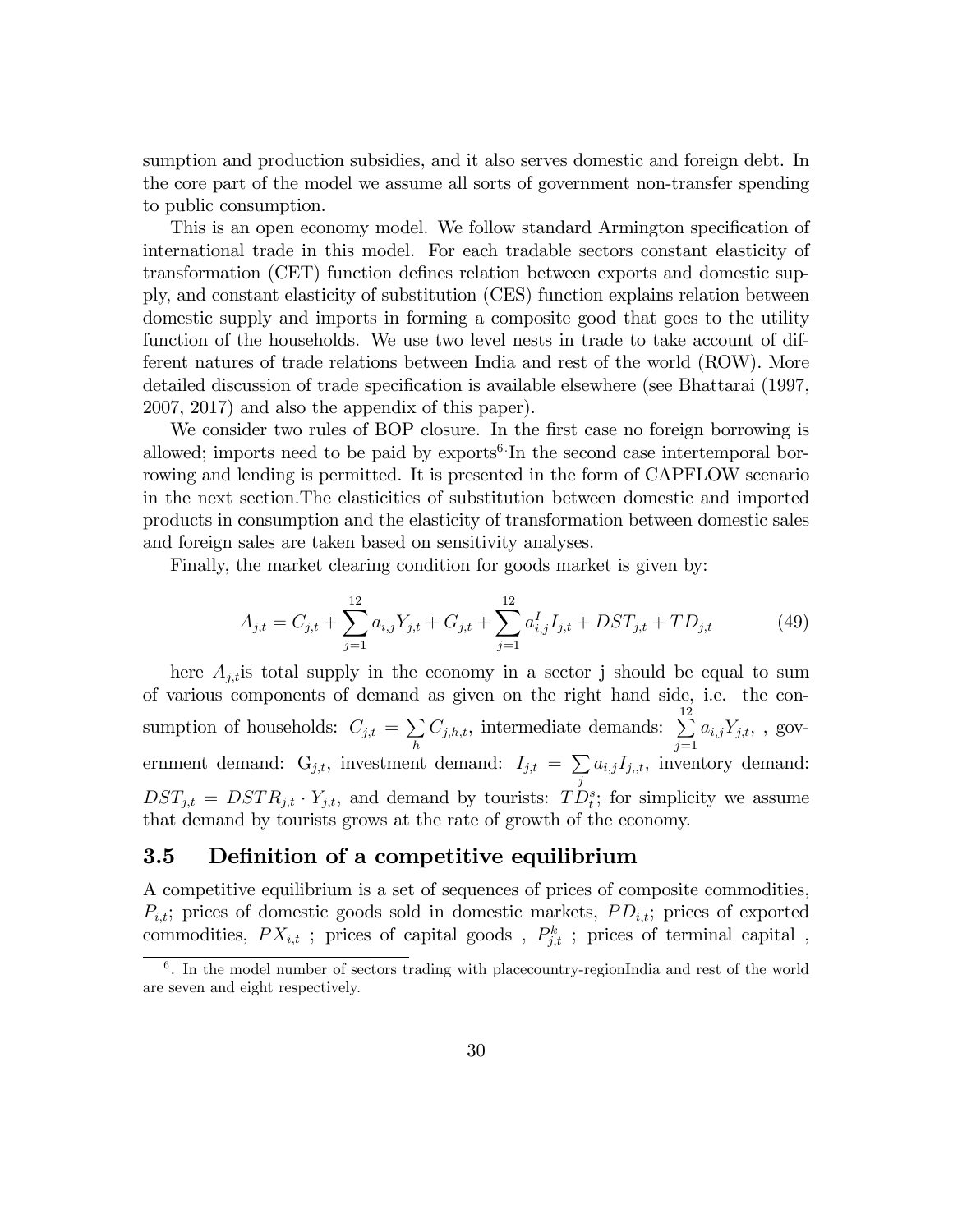$PTK_{j,t}$ ; wage rates for each categories of labor,  $w_{h,t}$ ; prices of government services,  $PG<sub>t</sub>$ ; prices of provisions for tourism,  $PT<sub>t</sub>$ ; value of transfers to the households,  $PR_t$ ; prices of consumption,  $PU_t$ ; welfare index,  $PW_t$ ; rental rate of capital for each sector,  $r_1^k$ : R<sub>+</sub>  $\rightarrow$ R, and sequences of gross output,  $Y_{i,t}$ ; total supply of commodities,  $A_{i,t}$ ; sectoral capital stock,  $K_{i,t}$ ; sectoral investment,  $I_{i,t}$ ; exports,  $X_{i,t}$ ; government services,  $GOV_t$ ; level of household utility from consumption,  $U_t$ ; and total welfare, W such that given these prices and commodities

- 1. households solve intertemporal utility maximization problems subject to life time income constraints,
- 2. investors solve intertemporal profit maximization problem subject to arbitrage conditions in capital markets
- 3. producers solve their profit maximization problem subject to technology and resource constraints
- 4. markets for goods and services, labor , capital clear
- 5. government account constraints are satisfied,
- 6. balance of payments condition is fulfilled
- 7. financial markets are in equilibrium

In this equilibrium, consumers have perfect foresight, capital accumulation is consistent with households optimization, income and expenditure balance over the life period. An agent is doing the best he can in light of actions taken by others and actions taken together are technically feasible. This ensures the compatibility of plans of individuals or correspondence between consumers' preferences and firms' technology.

There are mainly two limitations of this model. First, analytical solution of this model is very complex and unrewarding. We rely on numerical methods that generate a set of relative prices consistent with the equilibrium. Absolute prices do not matter in general equilibrium models, it generates the same equilibrium even if all prices are multiplied by a constant. For analyses of model results we basically compare ratios of prices in terms of a numeraire in benchmark and counter-factual scenarios, not the absolute differences in prices.

Second, the model presented here does not contain any adjustment costs or penalties. The role of dynamics in such a model is not to show the pattern of adjustment, but to track the prices of commodities with a multiperiod character, e.g. the capital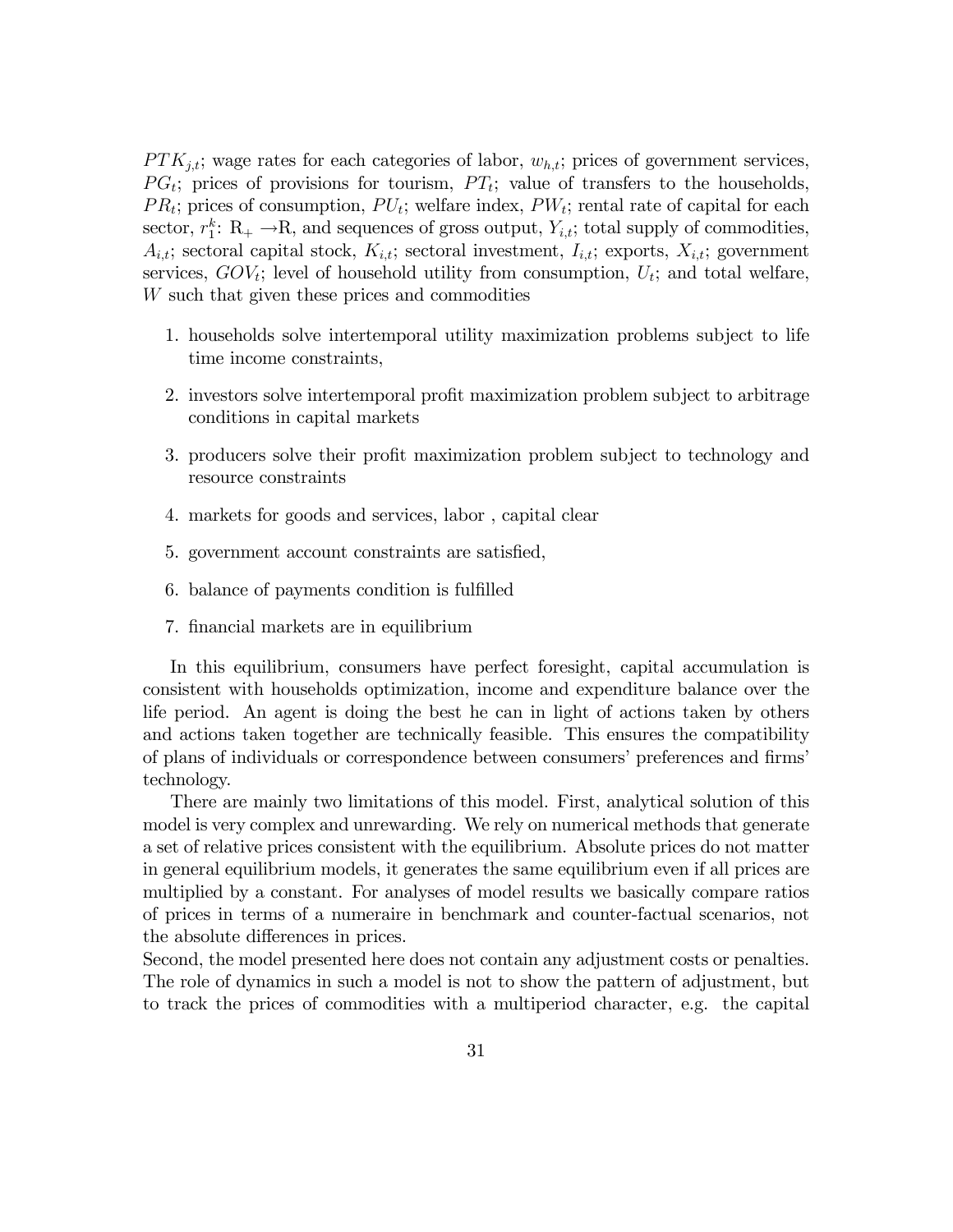stock. The model is suitable to study the impact of a certain policy that changes the steady state of the model and thus the growth and welfare of the households over a model horizon.

In spite of these limitations the model is capable of generating results that are interesting from a point of view of a policy maker. We use a welfare index as the criterion for making the best policy choice from the various options available to a policy maker.

## 3.6 Measure of Welfare

General equilibrium solutions are used to compute equivalent or compensating variations in consumer welfare from given changes in policy regimes. In this model the overall welfare is given by sum of utility over periods measured in terms of prices of composite consumption.

$$
U W^h = \sum_{t}^{\infty} P U_t^h U_t^h \tag{50}
$$

Here  $U W^h$  is a measure of welfare to household h for the period of model horizon,  $PU_t^h$  is the price of composite consumption in period t, and  $U_t^h$  is the utility to a household from consumption of goods and services in the economy.

We use welfare measures in order to quantify the impacts of various policy measures. A policy experiment that has greater value of  $U W<sup>h</sup>$  is more desirable than the one with lower one.

# 4 Interactions of model with beliefs

The process of negotiations among various parties should be based objectively in an economic model as above as it is possible to compute the optimal level of saving, investment, capital formation and growth objectively in such a set up. There is little room for illusions, misunderstanding and distrust when the negotiations are based on such models:

$$
\max \sum_{t=0}^{\infty} \theta^t x_{i,t} = \sum_{t=0}^{\infty} \left\{ \theta^t L_i \left( S_{1,t}, S_{2,t}, \dots, S_{n,t}; b_{0,t}, b_{1,t}, b_{2,t}, \dots, b_{n,t}; M_t \right) \right\} \tag{51}
$$

## 5 Parliament and Government 2018

Constitution of the federal republic of Nepal 2015 has set two criteria for a national party. It should win at least one FPTP seat of 165 constituencies and it should get at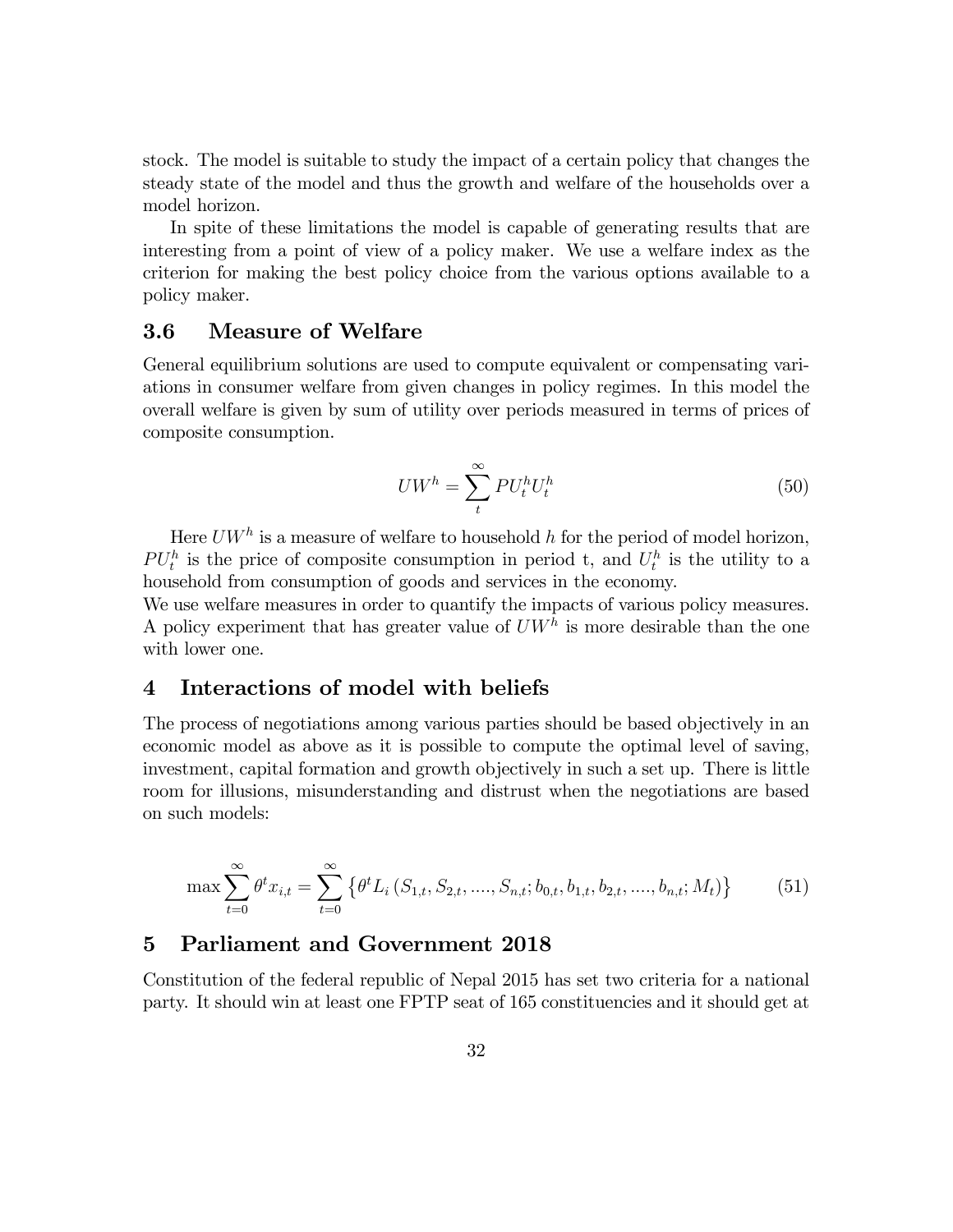|                          | <b>NCP</b> | <b>NC</b> | <b>FSFN</b> | <b>RJPN</b>  | Others                  | Vacant   | Total | <b>FPTP</b> | PR  |
|--------------------------|------------|-----------|-------------|--------------|-------------------------|----------|-------|-------------|-----|
| House of Representatives | 174        | 63        | 16          | 17           | 5                       | 0        | 275   | 165         | 110 |
| <b>Upper House</b>       | 42         | 13        |             |              | 0                       | Ω        | 59    |             |     |
| Province 1               | 66         | 21        |             | 0            | 3                       |          | 93    | 56          | 37  |
| Province 2               | 32         | 19        | 29          | 25           | $\overline{\mathbf{z}}$ | ŋ        | 107   | 64          | 43  |
| Province 3               | 81         | 21        | O           | $\Omega$     | 8                       | n        | 110   | 66          | 44  |
| Gandaki                  | 39         | 15        | $\Omega$    | $\Omega$     | 6                       |          | 60    | 36          | 24  |
| Province 5               | 61         | 19        | 5           | $\mathbf{1}$ | $\mathbf{1}$            | $\Omega$ | 87    | 52          | 35  |
| Karnali                  | 32         | 6         | 0           | $\Omega$     |                         |          | 40    | 24          | 16  |
| Sudurpashchim            | 39         | 12        | $\Omega$    | 2            | 0                       | $\Omega$ | 53    | 32          | 21  |
|                          |            |           |             |              |                         |          |       |             |     |
| Total                    | 566        | 189       | 55          | 47           | 26                      |          | 884   | 495         | 330 |

|                                         |         | <b>FPTP</b> |          |         | Proportional |       |          |
|-----------------------------------------|---------|-------------|----------|---------|--------------|-------|----------|
|                                         | Votes   | %           | Seats    | Votes   | %            | Seats | Total    |
| CPN (Unified Marxist-Leninist)          | 3082277 | 30.68       | 80       | 3173494 | 33.25        | 41    | 121      |
| Nepali Congress                         | 3590793 | 35.75       | 23       | 3128389 | 32.78        | 40    | 63       |
| CPN (Maoist Centre)                     | 1510760 | 15.03       | 36       | 1303721 | 13.66        | 17    | 53       |
| Rastriya Janata Party Nepal             | 458409  | 4.56        | 11       | 472254  | 4.95         | 6     | 17       |
| Federal Socialist Forum, Nepal          | 527924  | 5.26        | 10       | 470201  | 4.93         |       | 16       |
| Bibeksheel Sajha Party                  | 96233   | 0.96        | 0        | 212366  | 2.22         |       | $\Omega$ |
| Rastriya Prajatantra Party              | 118318  | 1.18        | 1        | 196782  | 2.06         | O     |          |
| Rastriya Prajatantra Party (Democratic) | 123797  | 1.23        | $\Omega$ | 88377   | 0.93         |       | O        |
| Naya Shakti Party, Nepal                | 84037   | 0.84        |          | 81837   | 0.86         |       |          |
| Rastriya Janamorcha                     |         |             | 1        | 62133   | 0.65         | n     |          |
| Nepal Workers Peasants Party            |         |             |          | 56141   | 0.59         |       |          |
| Total                                   |         |             | 165      | 9544744 | 100          | 110   | 275      |

least 3 percent of the popular vote. Nearly 100 party contested the election but only Öve of them could meet these two criteria; CPN-UML, NC, CPN-Maoists, Rastriya Janata Party Nepal and Federal Socialist Forum Nepal.

Election was contested vigorously. It would have been a hung parliament if the UML and CPN-Maoists had not aligned. Communist alliance was formed and they were able to earn nearly 64 percent of votes in the parliament (44% of NCP and 19.% of the CPN-Maoist followed by 22.9% of the NC). Popular vote however had placed NC (32.8%) right behind the UML. More important thing was the unity between the UML and the Maoist that created a Nepal Communist Party (NCP). With mergers of communists in one party and the NC on the other was considered a welcome development for Nepal. NCP clearly had an absolute majority and axpectations of people for economic development and growth were quite high from this government.

The NCP with 174 out of 165 seats in the Upper house and party with majority in six out of seven provinces emerged as a dominant party in Nepal after the 2017 election. It had 566 out of 884 putting central and provicial constituencies. FSFN and RJPN hold just a simple majority in Province 2.

Why was the NCP so popular this time? Besides radical promises in the manifesto that included a double digit growth, rapid development of road and waterways and railways, free education up to the secondary level , free primary care, tourism to attract 2 million tourists, raising the life expectancy, urbanization and electricity,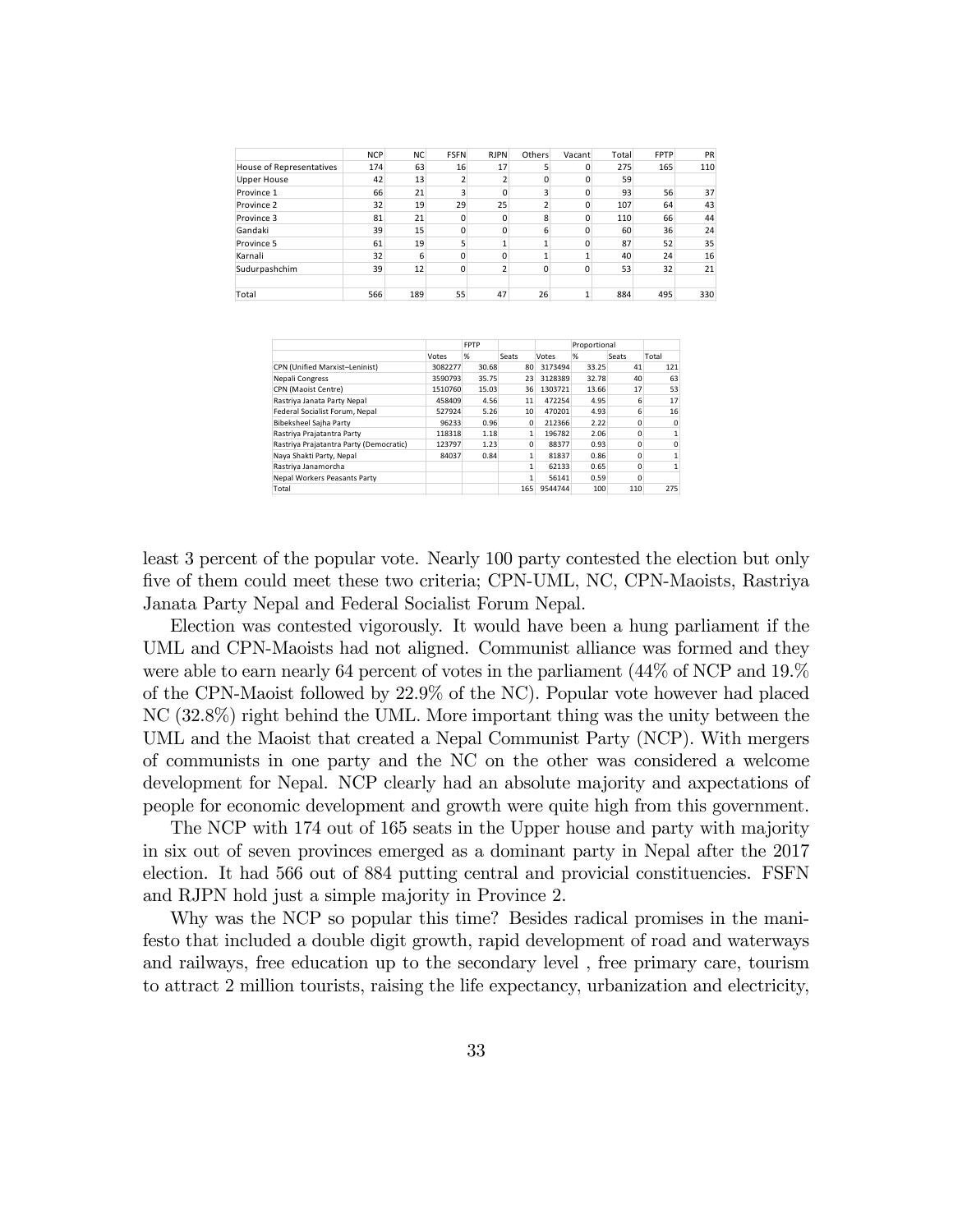most people believe that anti-India stance of the communists during 2015-16 undeclared embargo by India made them popular among people this time. NC was not as vocal as the UML to protest India at that time.

## 5.1 Constituent Assemblies 2013 and 2008 of Nepal

People are principals and MPs are their agents in the principal agent game. When the CAN-I, with Maoists as the major party as shown in Table 2, dissolved without promulgating a constitution of Nepal on May 28, 2012 people changed their beliefs about the true intention and commitment of the CPN (Maoists) towards development and their ability to promulgate a constitution of Nepal. They refined their beliefs about the Nepali Congress and CPN-UML and other Tarai based parties. This change is reflected in the structure of the CAN-II that was elected on November 19, 2013, as shown in Table 3. Still CAN-II also was as hung as CAN-I as before but the share of the Nepali Congress increased to 33.9 from 19.3 percent and that of CPN-UML increased to 30.4 from 18.0 percent. The share of CPN (M) reduced to 14 from 38.1 percent. The CPN (M) became weak and is no longer in a position of dreaming a totalitarian system in Nepal. After the constitution was promulgated on 20 September 2015, the CAN-II became a regular parliament of Nepal to operate till the general election was held under this new constitution. It is irony that the NC that struggled so much in promulgating the constitution was rooted out of the power by a coalition of communist parties, CPN-UML and CPN-Maoist in the 2017 election. NCP not only formed the cabinet, but also elected their member to the president and deputy presidents of Nepal as well as to speaker and deputy speakers of the parliament. The NC is reorganizing now to fight back the share of power that it lost still as the main political party in the country at least to as shown in Table 3.

Political events after the promulgation of the new constituion shows that political leaders of Nepal still seem to be confused in understanding the basic facts that the gains from the commitment and cooperation should be much larger than of noncooperation to form coalition or in realising that the benefits of dynamic optimisation are far greater than zero sum game being played at the moment. It is important to rethink about the true and realistic social welfare function such as  $W(Y, S)$  where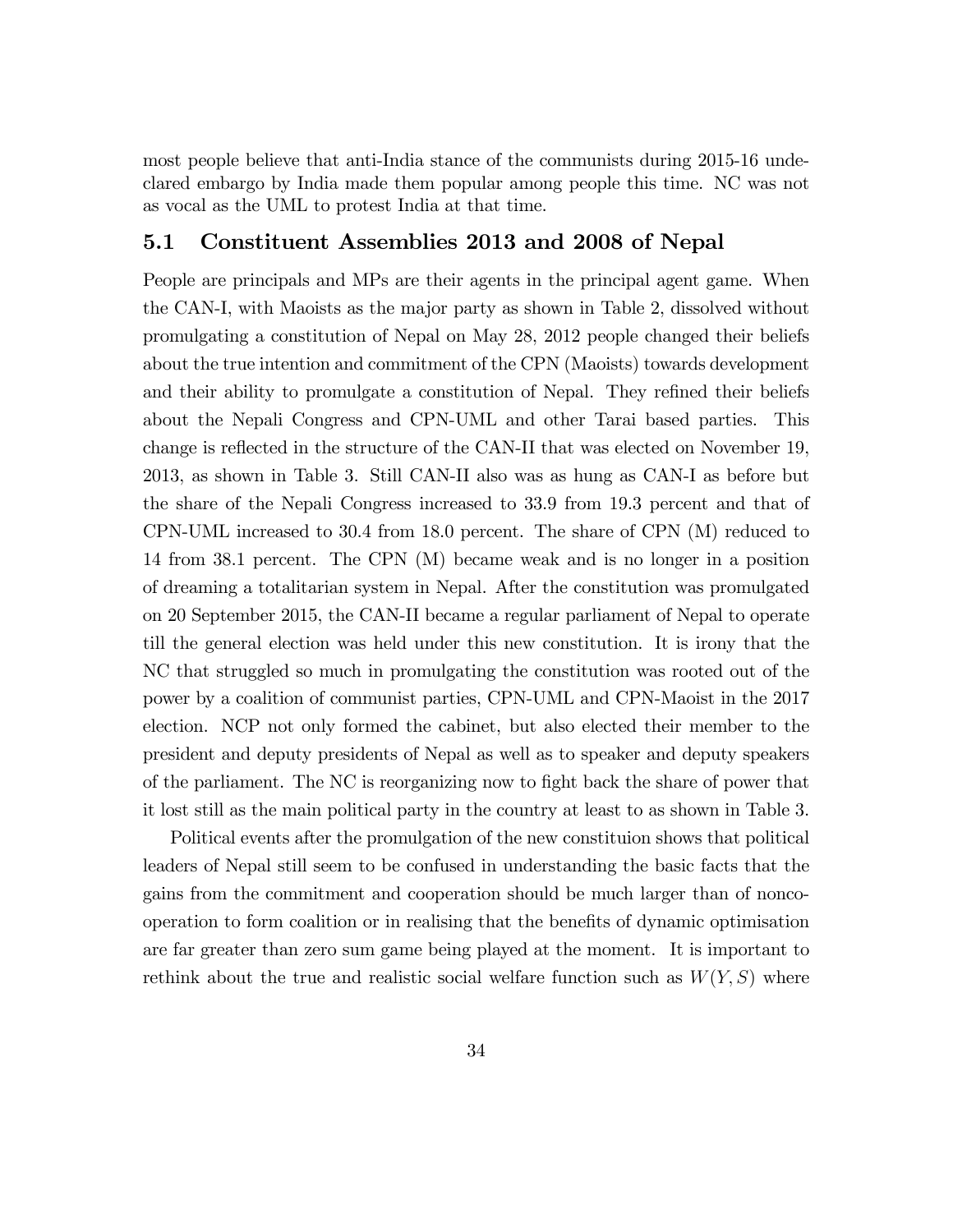|                                                           | Total   | Maoist | NC                             | <b>UML</b> | <b>MPRF</b>                 | <b>TMLP</b> | Others |  |  |
|-----------------------------------------------------------|---------|--------|--------------------------------|------------|-----------------------------|-------------|--------|--|--|
| Total                                                     | 601     | 229    | 116                            | 108        | 53                          | 21          | 74     |  |  |
| <b>FPTP</b>                                               | 240     | 120    | 38                             | 33         | 29                          | 9           | 11     |  |  |
| Proportional                                              | 335     | 100    | 73                             | 70         | 22                          | 11          | 59     |  |  |
| Nomination                                                | 26      |        | 5                              | 5          | $\mathcal{D}_{\mathcal{L}}$ |             | 5      |  |  |
| Percentage                                                | $100\%$ |        | $38.1\%$   $19.3\%$   $18.0\%$ |            | $8.8\%$                     | $3.5\%$     | 12.3%  |  |  |
| Source: Constituent Assembly of Nepal (CAN-I, 2008-2012). |         |        |                                |            |                             |             |        |  |  |

Table 2: Members of First Constituent Assembly by Political Parties in Nepal

Table 3: Members of Second Constituent Assembly by Political Parties in Nepal

|                                                            | Total   | NC  | UML                 | Maoist   | MPRF    | <b>RPP</b> | Others |  |
|------------------------------------------------------------|---------|-----|---------------------|----------|---------|------------|--------|--|
| <b>Total</b>                                               | 601     | 204 | 183                 | 84       | 15      | 11         | 103    |  |
| <b>FPTP</b>                                                | 240     | 105 | 91                  | 26       |         |            | 14     |  |
| Proportional                                               | 335     | 91  | 84                  | 54       | 10      | 10         | 86     |  |
| Nomination                                                 | 26      |     |                     |          | (0)1    |            | (0)3   |  |
| Percentage                                                 | $100\%$ |     | $33.9\%$   $30.4\%$ | $14.0\%$ | $2.5\%$ | $1.8\%$    | 17.1%  |  |
| Source: Constituent Assembly of Nepal (CAN-II, 2013-2017). |         |     |                     |          |         |            |        |  |

Y denotes the level of aggregate economic activities and its growth rates and S the stability of the system. Resources wasted in the process of unsuccessful coalition formation deter the economy from achieving the more efficient and Pareto optimal solution. For instance, Nepal has not been able to utilise the resources pledged for the restoration and rehabilitation activities after the major earthquake. This was one of the reason why India reduced the aid to Nepal by 40 percent in it 2016 budget in March 2016. Reinvigorate the spirits of April 2006 Revolution. It is important to think why Nepalís per capita income is one third of India and about 12 percent of China though it had similar per capita income with them till 1980. Political instability in the last two decades has been very costly to Nepal. These could have been decades of spectacular growth but turned into the decades of disaster. There cannot be bigger irony than this in the context of Nepal and cooperative strategies of each political party is the only way to sort out this problem. Credibility, respect and commitment only can make this happen. There is more need for this now than before.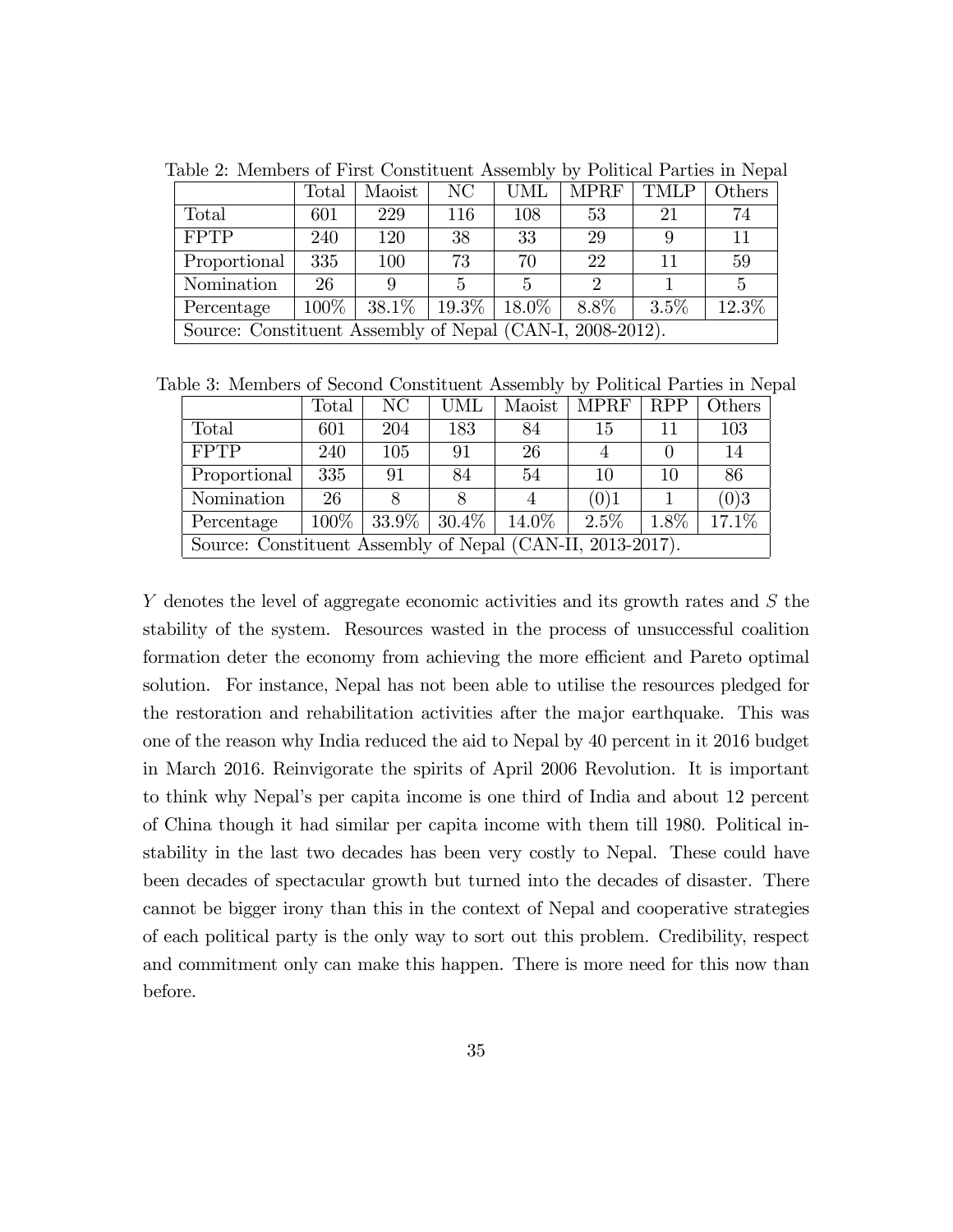## 6 Conclusion

Nepal made significant progress in removing monarchy and terrors of Maoists in the last decade. It however lacks a stable solution of speedier economic growth and development as the major political parties are still struggling to institutionalize the new political framework set up by the new constitution of Nepal that was promulgated by the Constitution Assembly of Nepal (CAN-II ) for the federal democratic republic of Nepal on 20 September 2015. Madesh based parties did not accept the new constitution, this caused an undeclared embargo by India. Nepalese economy crippled by the mighty earthquake of April 2015 got further paralyzed due to this blockage. This has slowed down the process of demarcation of provinces, election of provincial assemblies and government, election of the national government. Setting up strategy for growth and development in Nepal with the multiparty structure with focus on broader objectives of national development, alleviation of poverty and speedier economic growth and design of programmes suitable to multi-ethnic, multi-climatic and multi-cultural and multi-linguistic inclusive frameworks would be possible only when the new set up is complete. Nepal should stick to a dynamic model of growth and development for a decentralized economy to update on beliefs that can transform the nation improving wellbeing of all people in Nepal. After the constitution was promulgated on 20 September 2015, the CAN-II became a parliament of Nepal. It is irony that the NC that struggled so much in promulgating the constitution was rooted out of the power by NCP, a coalition of former CPN-UML and CPN-Maoist, which not only formed the cabinet, but also elected their member to the president and deputy presidents of Nepal as well as to speaker and deputy speakers in the parliament.

# References

- [1] Acemoglu D, S Johnson, JA Robinson (2005) Institutions as a fundamental cause of long-run growth, Handbook of Economic Growth, 2005 - Elsevier
- [2] Alberto Alesina, Guido Tabellini. 2007. Bureaucrats or Politicians? Part I: A Single Policy Task, American Economic Review 97:1, 169-179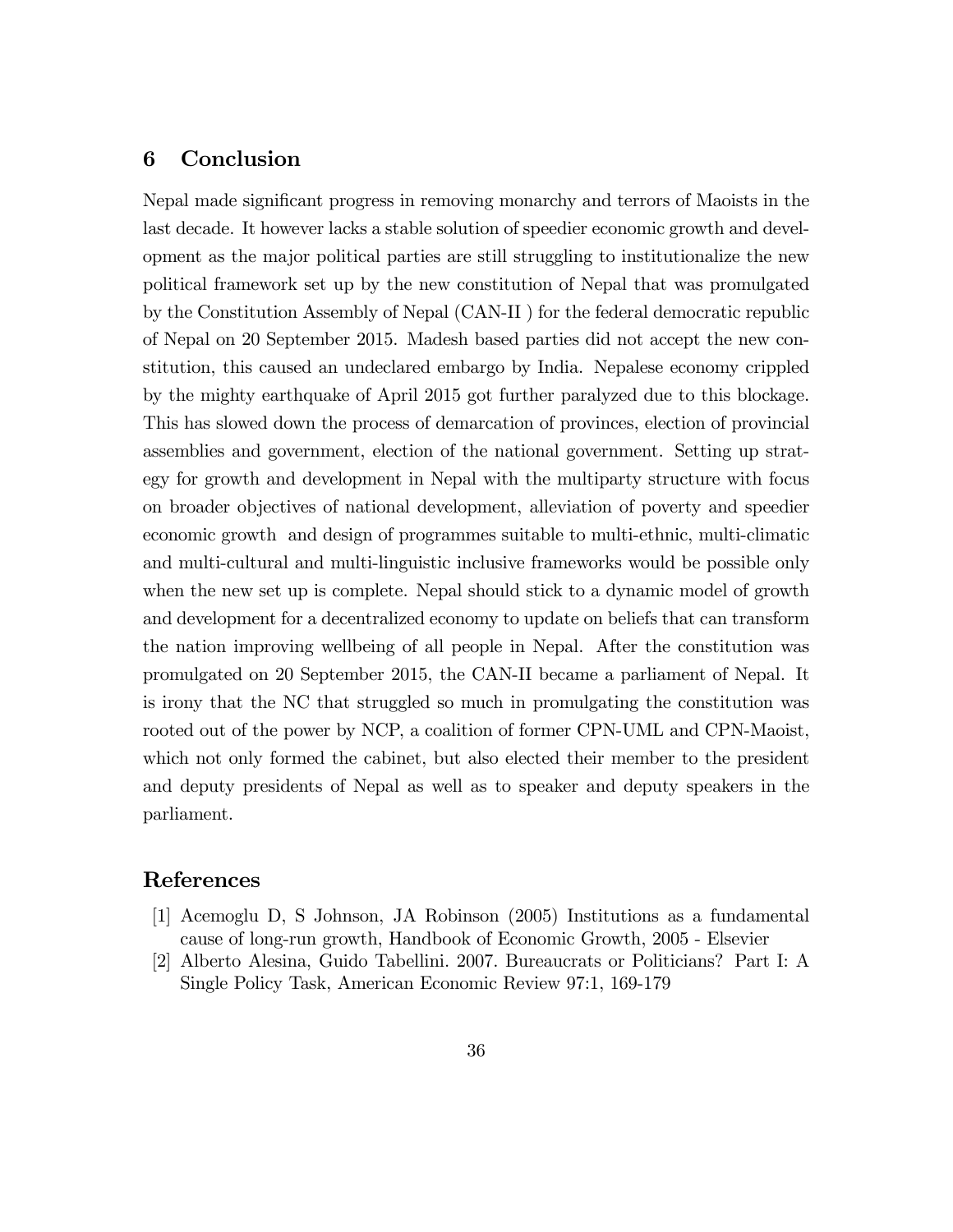- [3] Araral E. 2014. Policy and regulatory design for developing countries: a mechanism design and transaction cost approach. Policy Sciences 47, 289-303
- [4] Baral L. R. (2017) Nepal: Trauma of Political Development and Stability, Adroit Publishers, New Delhi
- [5] Bhattarai K. (2017) Welfare and Distributional Impacts of Financial Liberalization in an Open Economy: Lessons from a Multi-Sectoral Dynamic CGE Model for Nepal, International Business Research, 10, 1, 181-198
- [6] Bhattarai K. (2013) Coalition for constitution and economic growth in Nepal, International Journal of Global Studies (IJGS), 1:1, February, 1-4
- [7] Bhattarai K. (2011) Constitution and Economic Models for the Federal Republic of Nepal, Economic Journal of Nepal, Vol. 33, No.1, January\_March, Issue No. 129, p. 1-15
- [8] Bhattarai K. (2011) Empty Core in a Coalition: Why No Constitution in Nepal?, Indian Journal of Economics and Business, 10:1:119-126.
- [9] Bhattarai K. (2010) Strategic and general equilibrium models of poverty, Romanian Jounral of Economic Forecasting, 13:1:137-150
- [10] Bhattarai K. (2007) Models of Economic and Political Growth in Nepal, Serials Publication, New Delhi.
- [11] Bhattarai K. (2006) Consequences of April 2006 Revolutionary Changes in Nepal: Continuation Nepalese Dilemma, Indian Journal of Economics and Business, 5:2:315-321.
- [12] Bonfiglioli A., G. Gancia. 2013. Uncertainty, Electoral Incentives and Political Myopia. The Economic Journal 123:568, 373-400.
- [13] Borgeaud C (1982) The Origin and Development of Written Constitutions, Political Science Quarterly, 7, 4, 613-632
- [14] Breuillé ML, S. Zanaj (2013) Mergers in fiscal federalism, Journal of Public Economics,  $105, 11-22$
- [15] Chai, H.; Song, X. (2013) The Adaptive State–Understanding Political Reform in China, Policy Studies, 34, 1,73-88
- [16] Che J, Kim-Sau Chung, X. Qiao. 2013. The Good, the Bad, and the Civil Society. Journal of Public Economics, 106, pp.68-76.
- [17] Constituent Assembly of Nepal (2015) Constitution of Nepal 2015, CA Secretariat, Kathmandu, Nepal.
- [18] Cripps, M.W.(1997) Bargaining and the Timing of Investment, International Economic Review, 38:3 :Aug.:527-546
- [19] De Vanssay, X.; Spindler, Z. A. (1994) Freedom and Growth: Do Constitutions Matter? Public Choice, 78, 3-4, 359-72.
- [20] Dixit A. (1987) Strategic Behaviour in Contests, American Economic Review,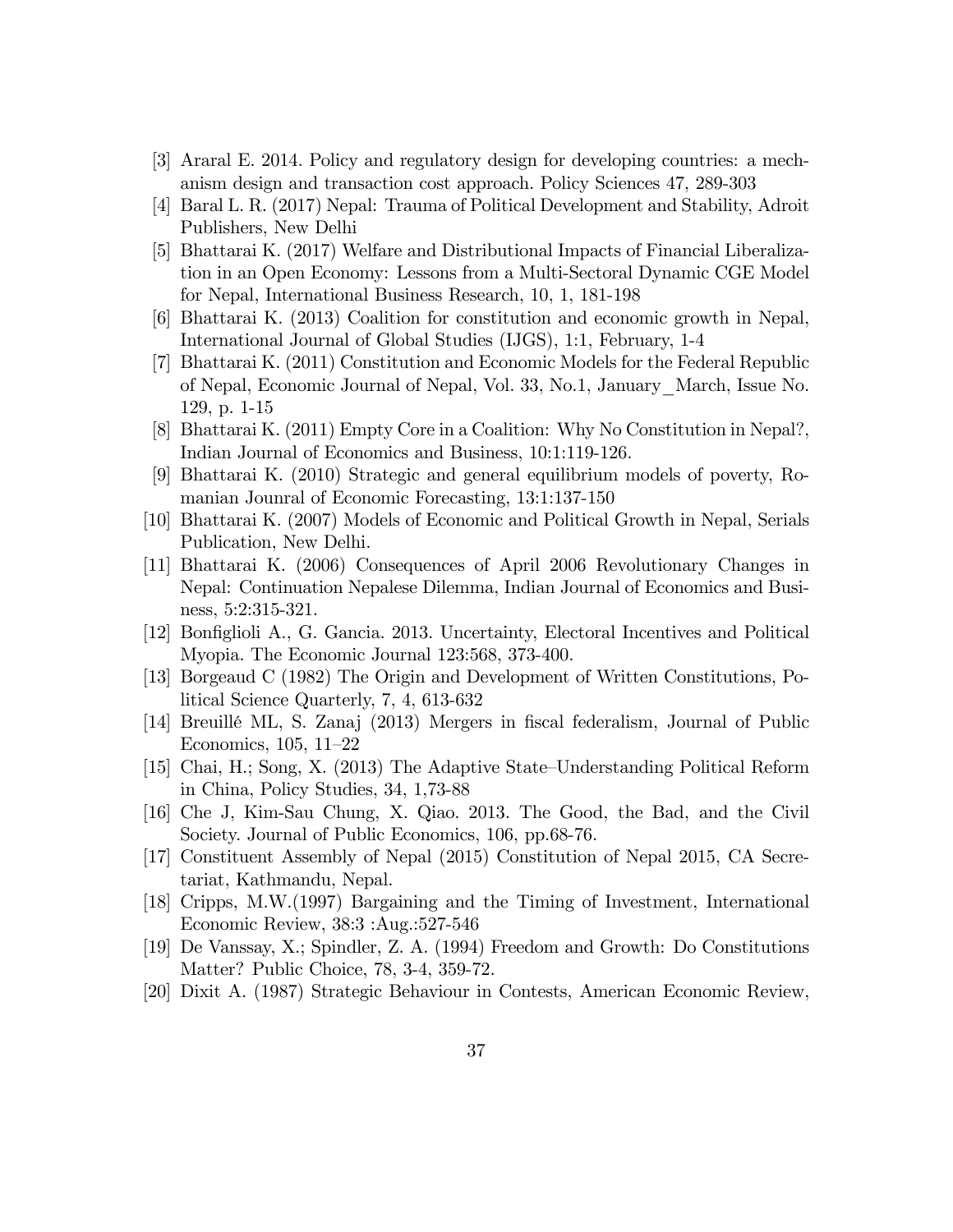Dec., 77:5:891-898.

- [21] Hug S. 2009. Some thoughts about referendums, representative democracy, and separation of powers. Constitutional Political Economy 20:3-4, 251-266.
- [22] Janeba E, S. Osterloh (2013) Tax and the city: A theory of local tax competition, Journal of Public Economics, 106, 89–100
- [23] Justin Fox, Kenneth W. Shotts. 2009. Delegates or Trustees? A Theory of Political Accountability,The Journal of Politics 71:04, 1225.
- [24] Kuhn H. W. (1997) Classics in Game Theory, Princeton University Press.
- [25] Mailath G. J. and L. Samuelson (2006) Repeated Games and Reputations: Long Run Relationship, Oxford.
- [26] Maskin E, J. Moore (1999) Implementation and Renegotiation, Review of Economic Studies, 66,1, 39-56
- [27] Maskin, Eric, and Jean Tirole. 2004. The Politician and the Judge: Accountability in Government. American Economic Review, 94(4): 1034-1054.
- [28] Muthoo A, K. A. Shepsle. 2010. Information, institutions and constitutional arrangements. Public Choice 144:1-2, 1-36.
- [29] Monica, MB, 2014. The Role of Local Officials in New Democracies: Evidence from Indonesia. American Economic Review 104:4, 1244-1287
- [30] Myerson R (1986) Multistage game with communication, Econometrica, 54:323- 358.
- [31] Pathak P and T Sönmez (2013) School Admissions Reform in Chicago and England: Comparing Mechanisms by Their Vulnerability to Manipulation. American Economic Review, 103(1): 80-106.
- [32] Persson, T. (2004) Consequences of Constitutions; Journal of the European Economic Association, 2, 2-3, 139-61.
- [33] Riley J G (2001) Silver Singals: Twenty-Five Years of Screening and Signalling, Journal of Economic Literature, 39:2:432-478
- [34] Roth A E. (2008) What have we learned from market design?, Economic Journal,  $118$  (March),  $285-310$ .
- [35] Rubinstein A (1982) Perfect equilibrium in a bargaining model, Econometrica, 50:1:97-109.
- [36] Saleilles R (1895) The Development of the Present Constitution of France, Annals of the American Academy of Political and social Sciene, 6, Jul., 1-78
- [37] Shapley L (1953) A Value for n Person Games, Contributions to the Theory of Games II, 307-317, Princeton.
- [38] Shapley L. S. and M. Shubik (1969) Pure Competition, Coalitional Power, and Fair Division, International Economic Review, 10, 3, 337-362.
- [39] Sutton J. (1986) Non-Cooperative Bargaining Theory: An Introduction, Review